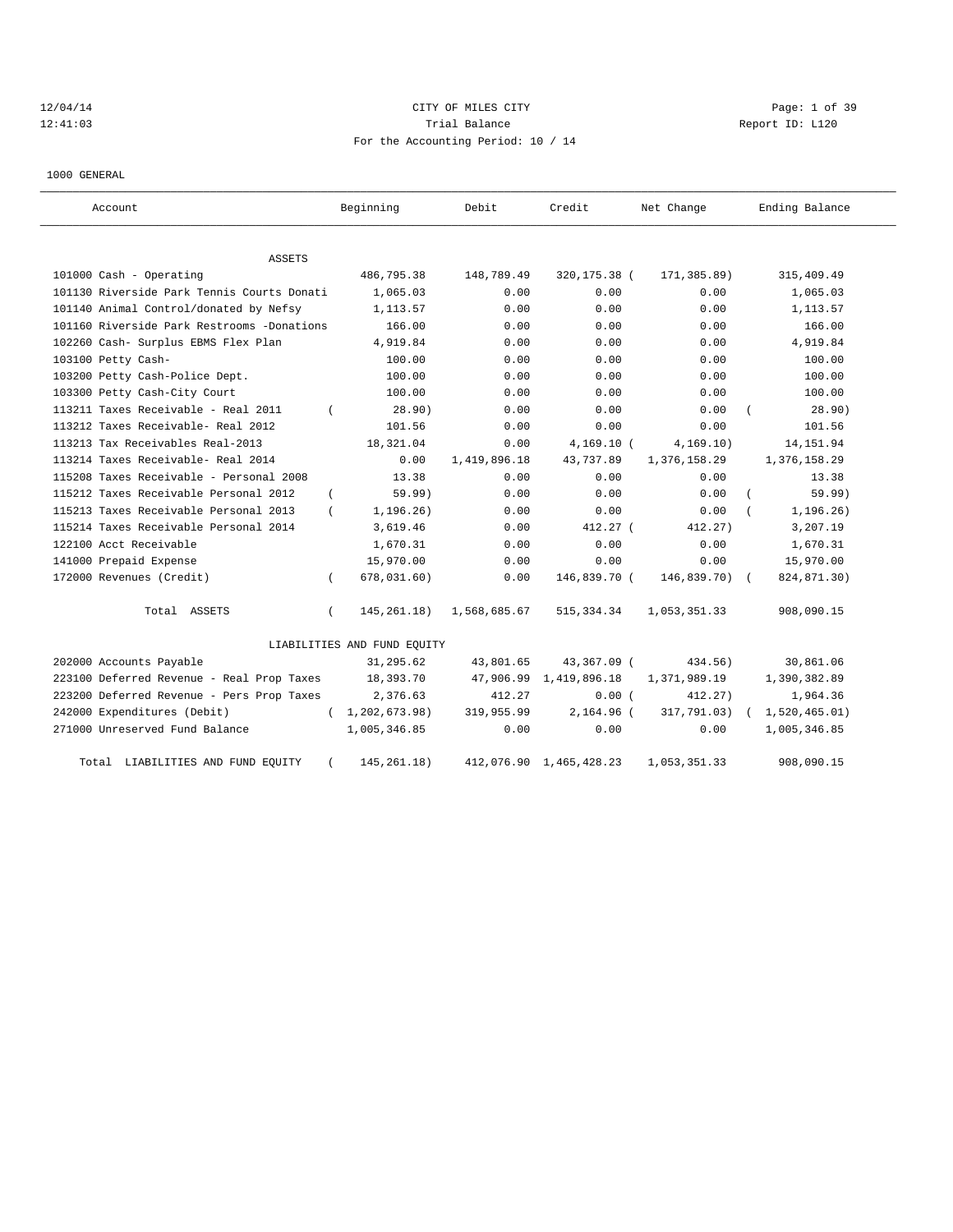## 12/04/14 CITY OF MILES CITY Page: 2 of 39 12:41:03 Trial Balance Report ID: L120 For the Accounting Period: 10 / 14

# 2220 LIBRARY

| Account                                    | Beginning                   | Debit     | Credit      | Net Change   | Ending Balance |
|--------------------------------------------|-----------------------------|-----------|-------------|--------------|----------------|
|                                            |                             |           |             |              |                |
| ASSETS                                     |                             |           |             |              |                |
| 101000 Cash - Operating                    | 6,748.49                    | 24,301.90 | 24,416.60 ( | 114.70)      | 6,633.79       |
| 101032 Cash- Library Board of Trustees Mul | 17,432.75                   | 0.00      | 0.00        | 0.00         | 17,432.75      |
| 103000 Petty Cash                          | 75.00                       | 0.00      | 0.00        | 0.00         | 75.00          |
| 172000 Revenues (Credit)                   | 74,327.12)                  | 0.00      | 24,301.90 ( | 24,301.90) ( | 98,629.02)     |
| Total ASSETS                               | 50,070.88)                  | 24,301.90 | 48,718.50 ( | 24,416.60) ( | 74,487.48)     |
|                                            | LIABILITIES AND FUND EQUITY |           |             |              |                |
| 202000 Accounts Payable                    | 0.00                        | 1,391.92  | 1,391.92    | 0.00         | 0.00           |
| 242000 Expenditures (Debit)                | 84, 281, 23)                | 24,416.60 | 0.00(       | 24,416.60) ( | 108,697.83)    |
| 271000 Unreserved Fund Balance             | 34, 210.35                  | 0.00      | 0.00        | 0.00         | 34, 210.35     |
| LIABILITIES AND FUND EQUITY<br>Total       | 50,070.88)                  | 25,808.52 | 1,391.92 (  | 24,416.60) ( | 74,487.48)     |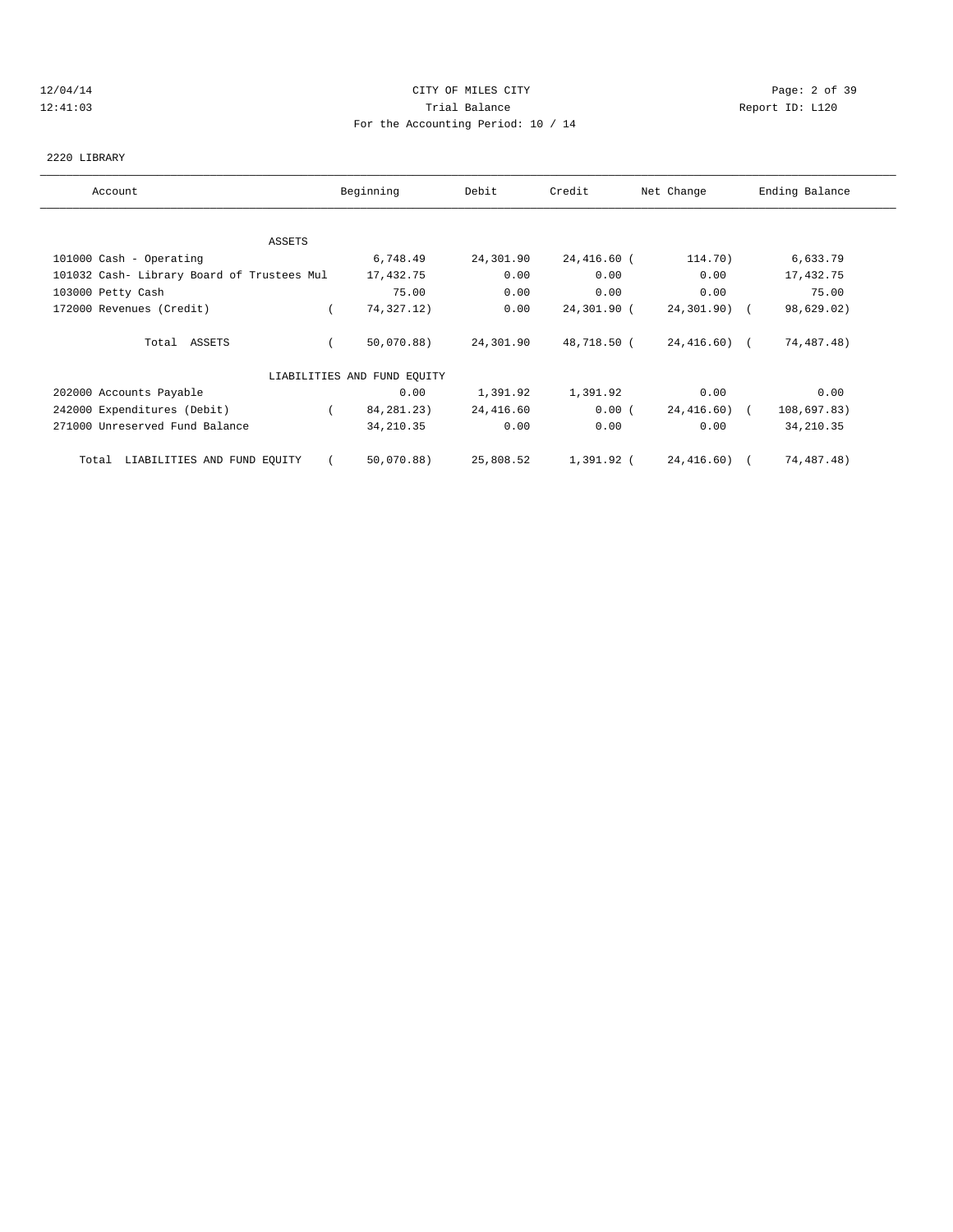# 12/04/14 CITY OF MILES CITY Page: 3 of 39 12:41:03 Trial Balance Report ID: L120 For the Accounting Period: 10 / 14

#### 2260 EMERGENCY DISASTER

| Account                                   | Beginning                   | Debit  |      | Credit   | Net Change | Ending Balance |
|-------------------------------------------|-----------------------------|--------|------|----------|------------|----------------|
|                                           |                             |        |      |          |            |                |
| ASSETS                                    |                             |        |      |          |            |                |
| 101000 Cash - Operating                   |                             | 11.26  | 3.02 | 0.00     | 3.02       | 14.28          |
| 113211 Taxes Receivable - Real 2011       |                             | 3.46   | 0.00 | 0.00     | 0.00       | 3.46           |
| 172000 Revenues (Credit)                  |                             | 11.26) | 0.00 | $3.02$ ( | 3.02)      | 14.28)         |
| Total ASSETS                              |                             | 3.46   | 3.02 | 3.02     | 0.00       | 3.46           |
|                                           | LIABILITIES AND FUND EQUITY |        |      |          |            |                |
| 223100 Deferred Revenue - Real Prop Taxes |                             | 3.46   | 0.00 | 0.00     | 0.00       | 3.46           |
| LIABILITIES AND FUND EQUITY<br>Total      |                             | 3.46   | 0.00 | 0.00     | 0.00       | 3.46           |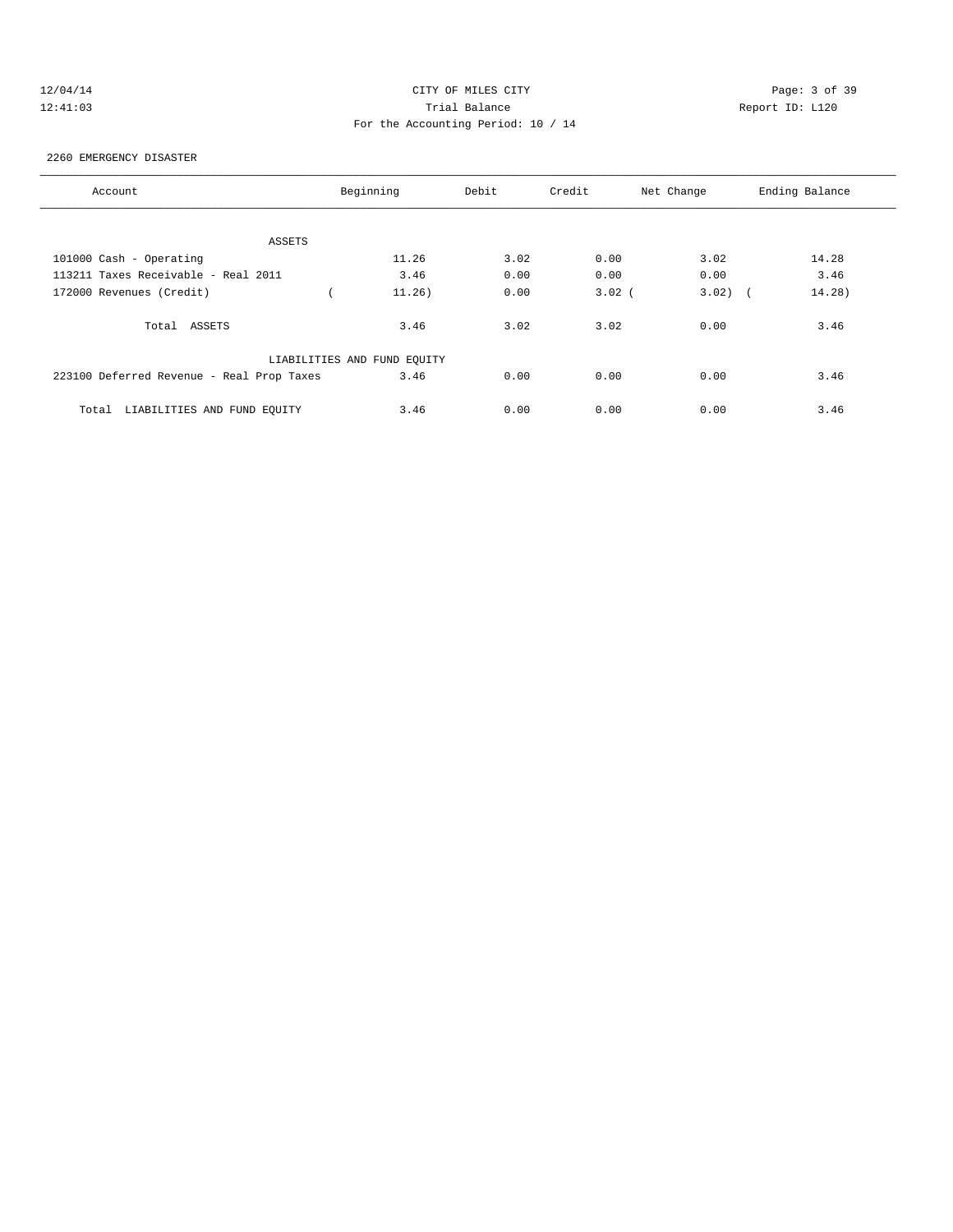## 12/04/14 CITY OF MILES CITY Page: 4 of 39 12:41:03 Trial Balance Report ID: L120 For the Accounting Period: 10 / 14

### 2270 Health

| Account                              |        | Beginning                   | Debit    | Credit       | Net Change    | Ending Balance |
|--------------------------------------|--------|-----------------------------|----------|--------------|---------------|----------------|
|                                      |        |                             |          |              |               |                |
|                                      | ASSETS |                             |          |              |               |                |
| 101000 Cash - Operating              |        | 14,526.51                   | 3,141.00 | 2,750.90     | 390.10        | 14,916.61      |
| 172000 Revenues (Credit)             |        | 13,784.50)                  | 0.00     | $3,141.00$ ( | $3,141.00$ (  | 16, 925.50)    |
| ASSETS<br>Total                      |        | 742.01                      | 3,141.00 | $5,891.90$ ( | $2,750.90)$ ( | 2,008.89       |
|                                      |        | LIABILITIES AND FUND EQUITY |          |              |               |                |
| 202000 Accounts Payable              |        | 0.00                        | 2,750.00 | 2,750.00     | 0.00          | 0.00           |
| 242000 Expenditures (Debit)          |        | 11,002.88)                  | 2,750.90 | 0.00(        | $2,750.90)$ ( | 13,753.78)     |
| 271000 Unreserved Fund Balance       |        | 11,744.89                   | 0.00     | 0.00         | 0.00          | 11,744.89      |
| LIABILITIES AND FUND EQUITY<br>Total |        | 742.01                      | 5,500.90 | 2,750.00 (   | 2,750.90)     | 2,008.89       |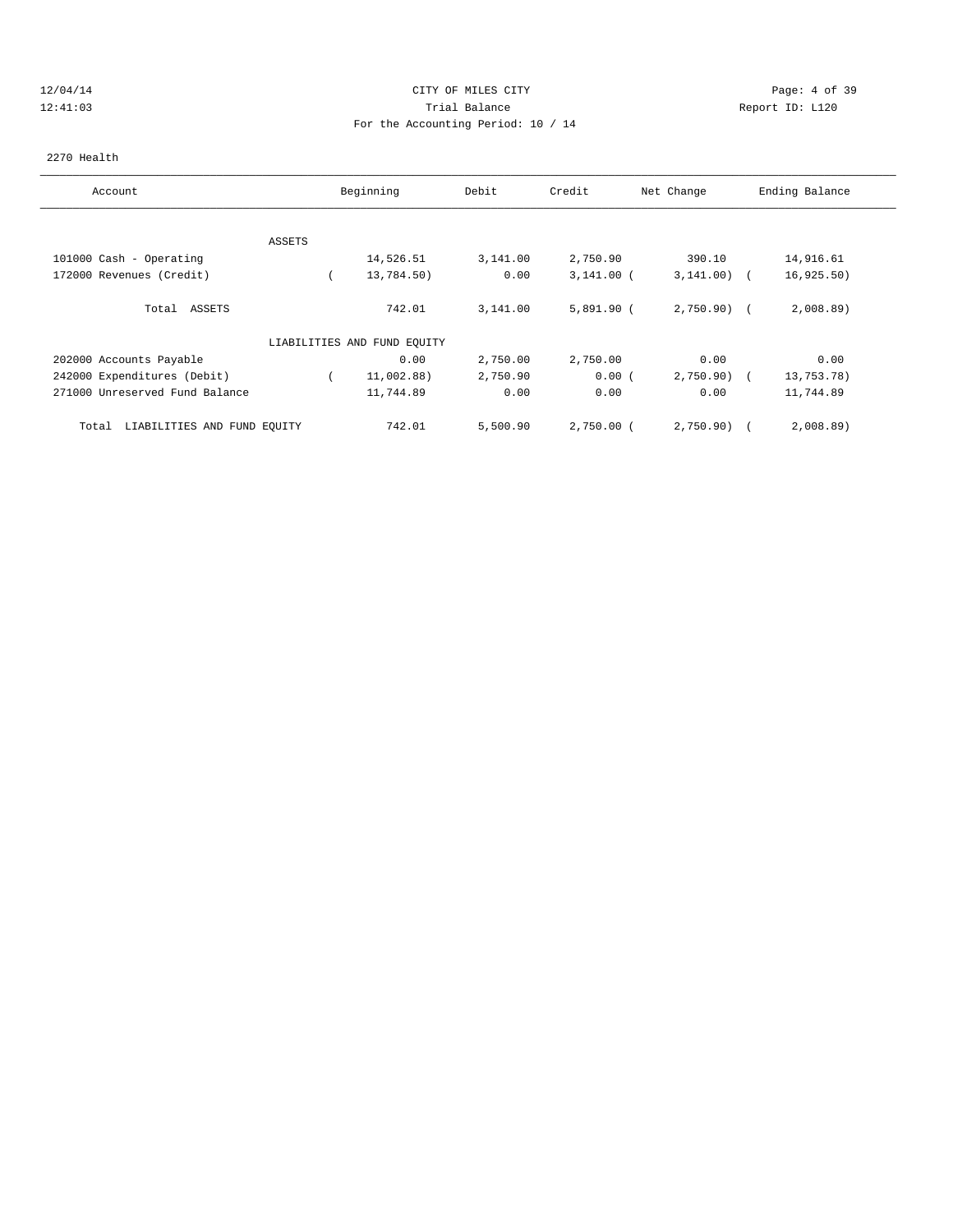## 2350 Local Government/Study Commission

| Account                                   | Beginning                   | Debit    | Credit     | Net Change | Ending Balance        |
|-------------------------------------------|-----------------------------|----------|------------|------------|-----------------------|
|                                           |                             |          |            |            |                       |
| ASSETS                                    |                             |          |            |            |                       |
| 101000 Cash - Operating                   | 175.45)                     | 210.50   | 0.00       | 210.50     | 35.05                 |
| 113214 Taxes Receivable- Real 2014        | 0.00                        | 6,833.55 | 210.50     | 6,623.05   | 6,623.05              |
| 172000 Revenues (Credit)                  | 0.00                        | 0.00     | $210.50$ ( | 210.50)    | 210.50)<br>$\sqrt{2}$ |
| Total ASSETS                              | 175.45)                     | 7,044.05 | 421.00     | 6,623.05   | 6,447.60              |
|                                           | LIABILITIES AND FUND EQUITY |          |            |            |                       |
| 223100 Deferred Revenue - Real Prop Taxes | 0.00                        | 210.50   | 6,833.55   | 6,623.05   | 6,623.05              |
| 242000 Expenditures (Debit)               | 175.45)                     | 0.00     | 0.00       | 0.00       | 175.45)               |
| LIABILITIES AND FUND EOUITY<br>Total      | 175.45)                     | 210.50   | 6,833.55   | 6,623.05   | 6,447.60              |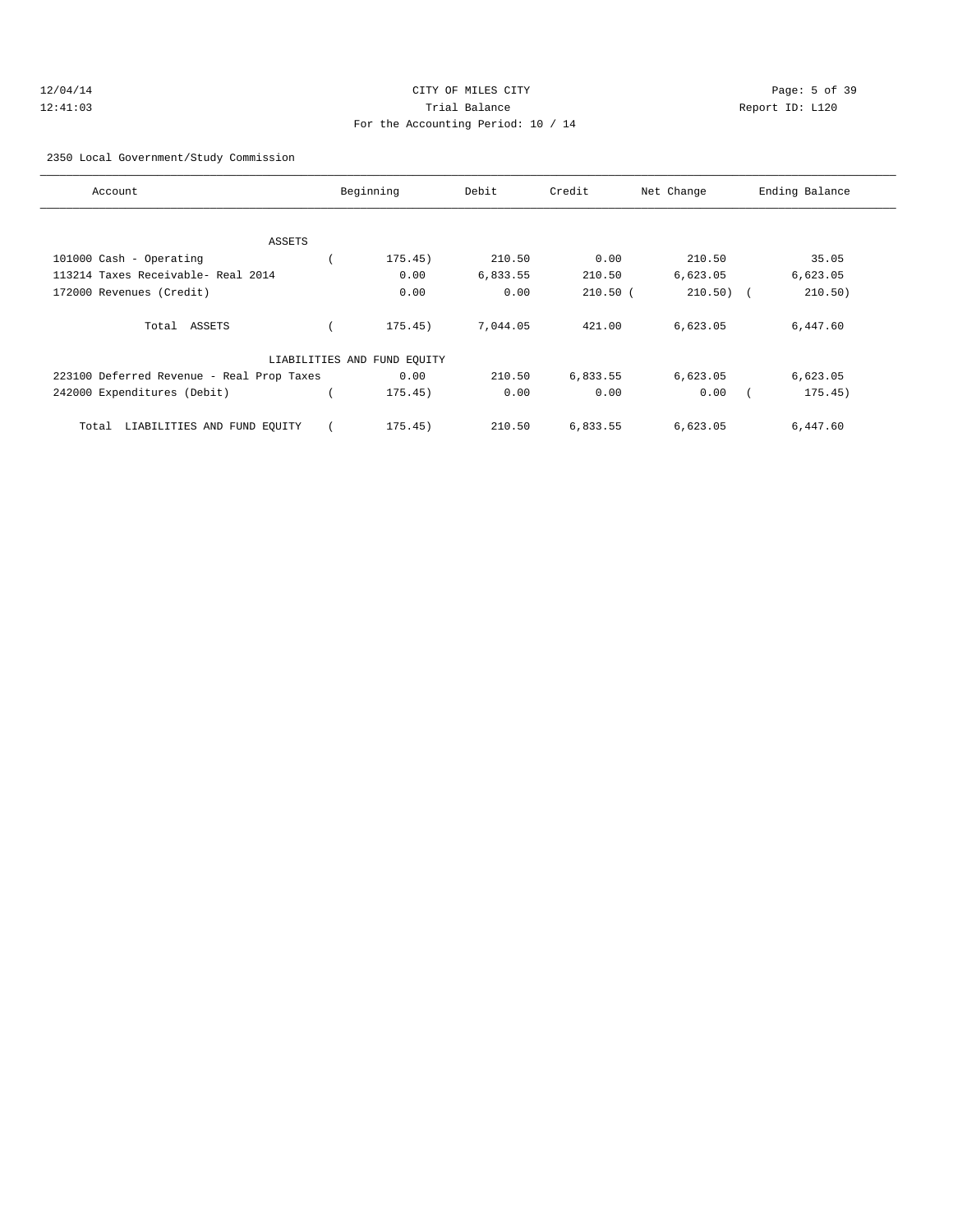## 12/04/14 CITY OF MILES CITY Page: 6 of 39 12:41:03 Trial Balance Report ID: L120 For the Accounting Period: 10 / 14

2372 Permissive Medical Levy

| Account                                   | Beginning                   | Debit      | Credit       | Net Change    | Ending Balance |
|-------------------------------------------|-----------------------------|------------|--------------|---------------|----------------|
|                                           |                             |            |              |               |                |
| <b>ASSETS</b>                             |                             |            |              |               |                |
| 101000 Cash - Operating                   | 6,486.08                    | 5,263.24   | 0.00         | 5,263.24      | 11,749.32      |
| 113211 Taxes Receivable - Real 2011       | 5.80)                       | 0.00       | 0.00         | 0.00          | 5.80)          |
| 113212 Taxes Receivable- Real 2012        | 10.11                       | 0.00       | 0.00         | 0.00          | 10.11          |
| 113213 Tax Receivables Real-2013          | 1,813.47                    | 0.00       | 412.67 (     | 412.67)       | 1,400.80       |
| 113214 Taxes Receivable- Real 2014        | 0.00                        | 155,799.07 | 4,799.17     | 150,999.90    | 150,999.90     |
| 115212 Taxes Receivable Personal 2012     | 0.01                        | 0.00       | 0.00         | 0.00          | 0.01           |
| 115213 Taxes Receivable Personal 2013     | 0.01                        | 0.00       | 0.00         | 0.00          | 0.01           |
| 115214 Taxes Receivable Personal 2014     | 358.25                      | 0.00       | $40.81$ (    | 40.81)        | 317.44         |
| 172000 Revenues (Credit)                  | 2, 105.18)                  | 0.00       | $5.263.24$ ( | $5,263.24)$ ( | 7,368.42)      |
| Total ASSETS                              | 6,556.95                    | 161,062.31 | 10,515.89    | 150,546.42    | 157,103.37     |
|                                           | LIABILITIES AND FUND EOUITY |            |              |               |                |
| 223100 Deferred Revenue - Real Prop Taxes | 1,817.75                    | 5,211.84   | 155,799.07   | 150,587.23    | 152,404.98     |
| 223200 Deferred Revenue - Pers Prop Taxes | 355.67                      | 40.81      | 0.00(        | 40.81)        | 314.86         |
| 271000 Unreserved Fund Balance            | 4,383.53                    | 0.00       | 0.00         | 0.00          | 4,383.53       |
| Total LIABILITIES AND FUND EQUITY         | 6,556.95                    | 5,252.65   | 155,799.07   | 150,546.42    | 157,103.37     |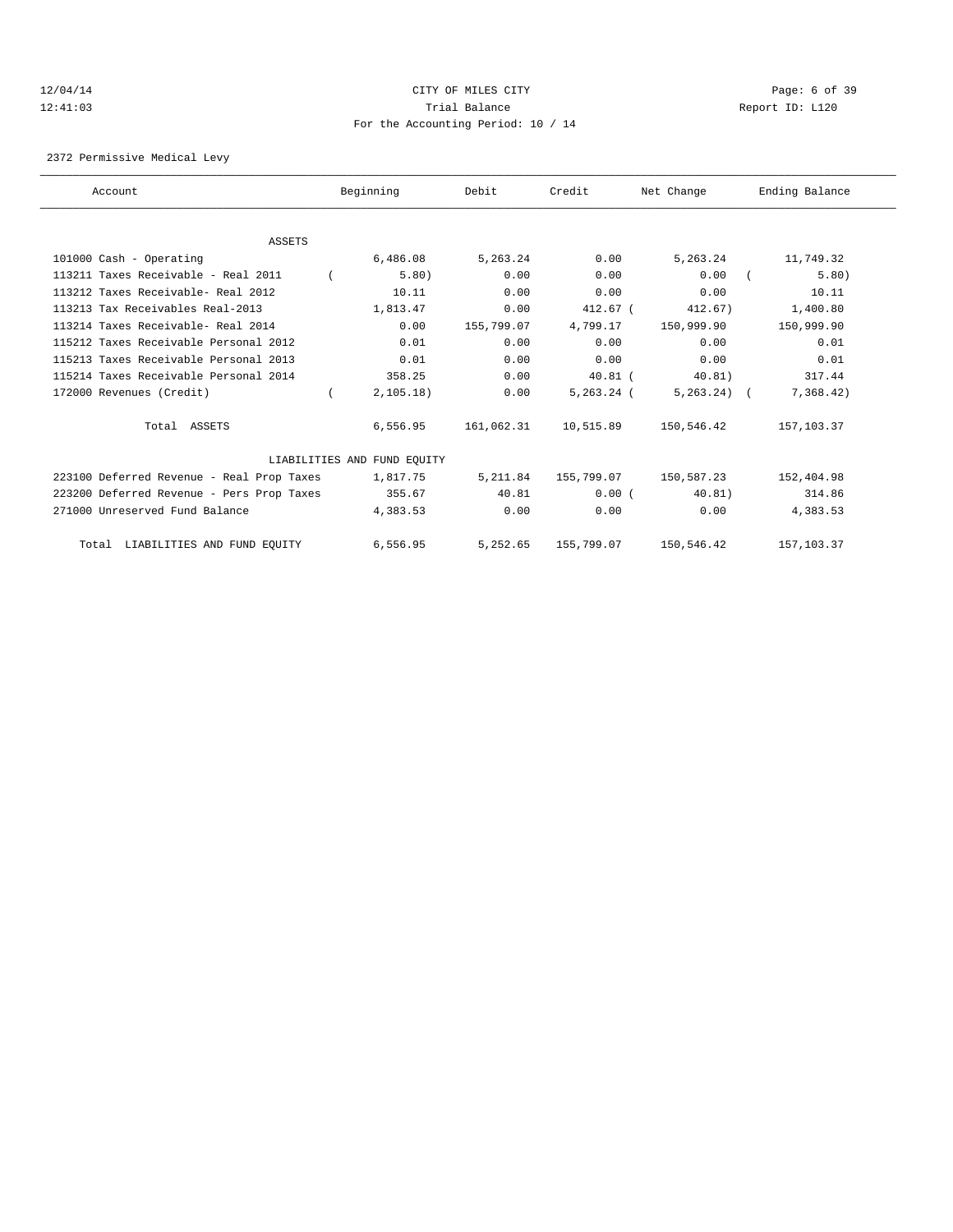# 12/04/14 CITY OF MILES CITY Page: 7 of 39 12:41:03 Trial Balance Report ID: L120 For the Accounting Period: 10 / 14

2394 BUILDING CODE ENFORCEMENT

| Account                              |        | Beginning                   | Debit     | Credit       | Net Change   | Ending Balance |
|--------------------------------------|--------|-----------------------------|-----------|--------------|--------------|----------------|
|                                      |        |                             |           |              |              |                |
|                                      | ASSETS |                             |           |              |              |                |
| 101000 Cash - Operating              |        | 111,691.67                  | 5, 413.25 | $6,405.19$ ( | 991.94)      | 110,699.73     |
| 172000 Revenues (Credit)             |        | 11,899.33)                  | 0.00      | $5,413.25$ ( | $5,413.25$ ( | 17, 312.58)    |
| Total ASSETS                         |        | 99,792.34                   | 5, 413.25 | 11,818.44 (  | 6,405.19)    | 93,387.15      |
|                                      |        | LIABILITIES AND FUND EQUITY |           |              |              |                |
| 202000 Accounts Payable              |        | 0.00                        | 5,040.40  | 5,040.40     | 0.00         | 0.00           |
| 242000 Expenditures (Debit)          |        | 18,559.40)                  | 6,405.19  | 0.00(        | $6,405.19$ ( | 24,964.59)     |
| 271000 Unreserved Fund Balance       |        | 118, 351. 74                | 0.00      | 0.00         | 0.00         | 118, 351. 74   |
| LIABILITIES AND FUND EQUITY<br>Total |        | 99,792.34                   | 11,445.59 | $5.040.40$ ( | 6, 405.19)   | 93,387.15      |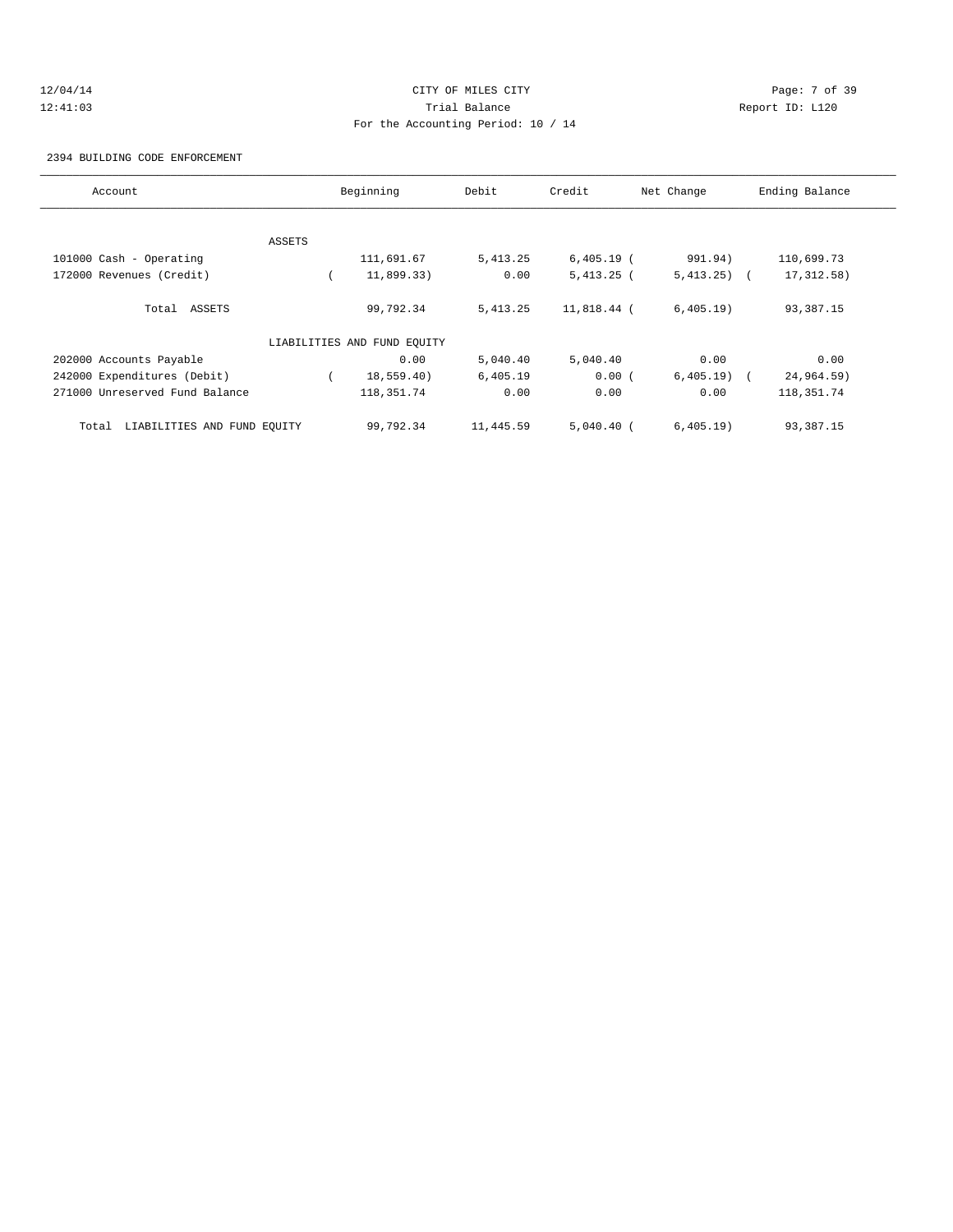## 12/04/14 CITY OF MILES CITY Page: 8 of 39 12:41:03 Trial Balance Report ID: L120 For the Accounting Period: 10 / 14

2400 LTG M D#165-(Gen City)

| Account                                    |               | Beginning                   | Debit      | Credit                  | Net Change        | Ending Balance |  |
|--------------------------------------------|---------------|-----------------------------|------------|-------------------------|-------------------|----------------|--|
|                                            |               |                             |            |                         |                   |                |  |
|                                            | <b>ASSETS</b> |                             |            |                         |                   |                |  |
| 101000 Cash - Operating                    |               | 20,296.49                   | 7,947.35   | 14,234.47 (             | 6, 287, 12)       | 14,009.37      |  |
| 118080 Special Assessments Receivable 2008 |               | 45.01                       | 0.00       | 0.00                    | 0.00              | 45.01          |  |
| 118090 Special Assessment Receivable 2009  |               | 118.67                      | 0.00       | 0.00                    | 0.00              | 118.67         |  |
| 118100 Special Assessments Receivable 2010 |               | 97.74                       | 0.00       | 0.00                    | 0.00              | 97.74          |  |
| 118110 Special Assessments Receivable 2011 |               | 124.74                      | 0.00       | 0.00                    | 0.00              | 124.74         |  |
| 118120 Special Assessments Receivable 2012 |               | 124.68                      | 0.00       | 0.00                    | 0.00              | 124.68         |  |
| 118130 Special Assessments Receivable 2013 |               | 3,608.54                    | 0.00       | 797.96 (                | 797.96)           | 2,810.58       |  |
| 118140 Special Assessments Receivables-201 |               | 0.00                        | 161,476.62 | 7,091.62                | 154,385.00        | 154,385.00     |  |
| 172000 Revenues (Credit)                   |               | 3,836.17)                   | 0.00       | 7,947.35 (              | $7,947.35$ (      | 11,783.52)     |  |
| Total ASSETS                               |               | 20,579.70                   | 169,423.97 | 30,071.40               | 139,352.57        | 159,932.27     |  |
|                                            |               | LIABILITIES AND FUND EOUITY |            |                         |                   |                |  |
| 202000 Accounts Payable                    |               | 0.00                        |            | 14, 234, 47 14, 234, 47 | 0.00              | 0.00           |  |
| 223000 Deferred Revenue/Uncollected Taxes  |               | 4,120.74                    | 7,889.58   | 161,476.62              | 153,587.04        | 157,707.78     |  |
| 242000 Expenditures (Debit)                |               | 28,946.24)                  | 14,234.47  | 0.00(                   | $14, 234, 47$ ) ( | 43,180.71)     |  |
| 271000 Unreserved Fund Balance             |               | 45,405.20                   | 0.00       | 0.00                    | 0.00              | 45,405.20      |  |
| Total LIABILITIES AND FUND EQUITY          |               | 20,579.70                   | 36, 358.52 | 175,711.09              | 139, 352.57       | 159,932.27     |  |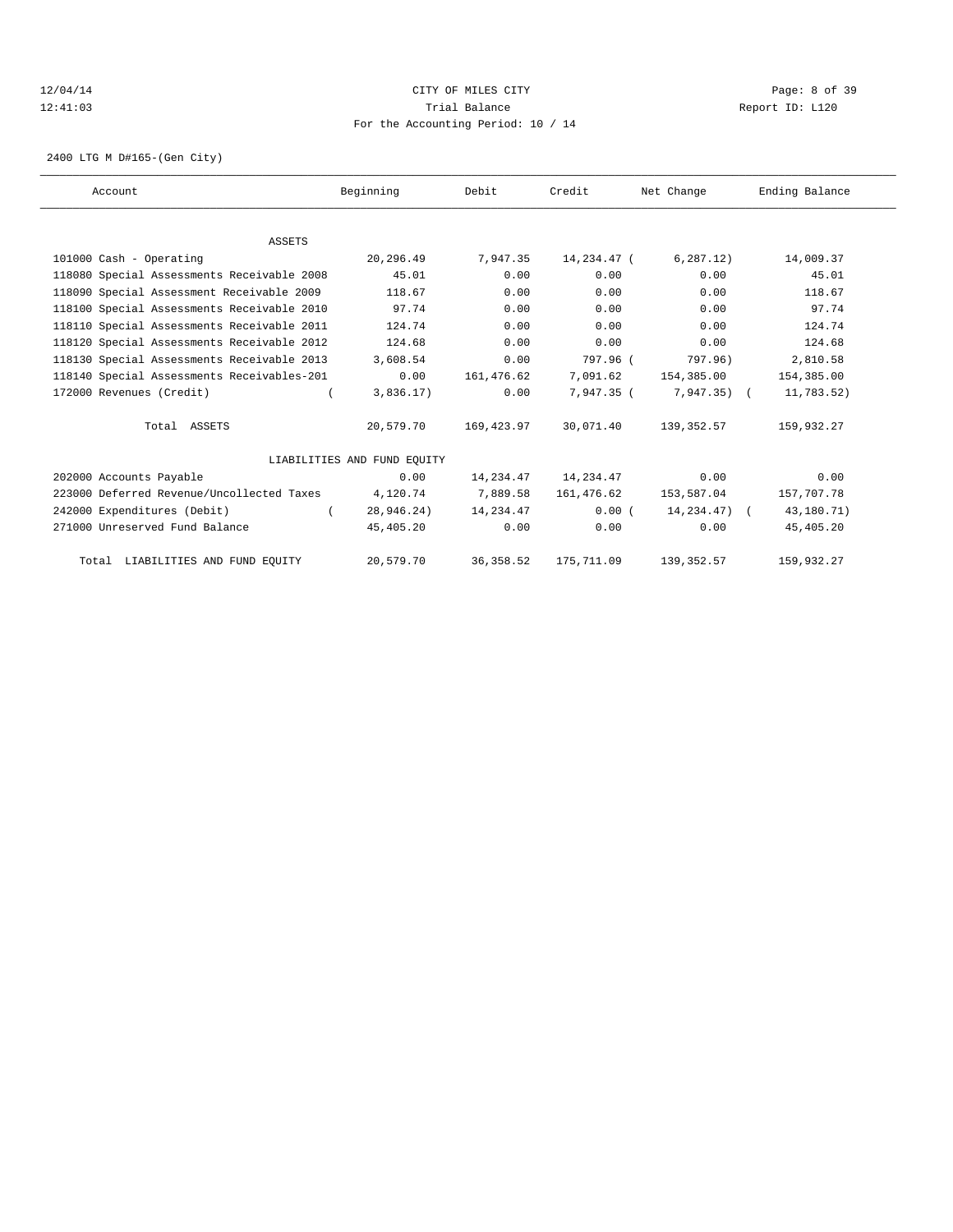# 12/04/14 CITY OF MILES CITY Page: 9 of 39 12:41:03 Trial Balance Report ID: L120 For the Accounting Period: 10 / 14

2420 LTG M D#167-(MilesAddn Etc)

| Account                                     | Beginning                   | Debit      | Credit       | Net Change   | Ending Balance |
|---------------------------------------------|-----------------------------|------------|--------------|--------------|----------------|
| ASSETS                                      |                             |            |              |              |                |
| 101000 Cash - Operating                     | 2,265.92                    | 1,548.80   | $2,458.47$ ( | 909.67)      | 1,356.25       |
| 118090 Special Assessment Receivable 2009 ( | 0.06)                       | 0.00       | 0.00         | 0.00         | 0.06)          |
| 118130 Special Assessments Receivable 2013  | 740.95                      | 0.00       | 32.87 (      | 32.87)       | 708.08         |
| 118140 Special Assessments Receivables-201  | 0.00                        | 32,569.95  | 1,513.55     | 31,056.40    | 31,056.40      |
| 172000 Revenues (Credit)                    | 861.02)                     | 0.00       | 1,548.80 (   | 1,548.80) (  | 2,409.82)      |
| Total ASSETS                                | 2,145.79                    | 34, 118.75 | 5,553.69     | 28,565.06    | 30,710.85      |
|                                             | LIABILITIES AND FUND EQUITY |            |              |              |                |
| 202000 Accounts Payable                     | 0.00                        | 2,458.47   | 2,458.47     | 0.00         | 0.00           |
| 223000 Deferred Revenue/Uncollected Taxes   | 740.89                      | 1,546.42   | 32,569.95    | 31,023.53    | 31,764.42      |
| 242000 Expenditures (Debit)                 | 8,451.82)                   | 2,458.47   | 0.00(        | $2,458.47$ ( | 10, 910.29)    |
| 271000 Unreserved Fund Balance              | 9,856.72                    | 0.00       | 0.00         | 0.00         | 9,856.72       |
| Total LIABILITIES AND FUND EQUITY           | 2,145.79                    | 6,463.36   | 35,028.42    | 28,565.06    | 30,710.85      |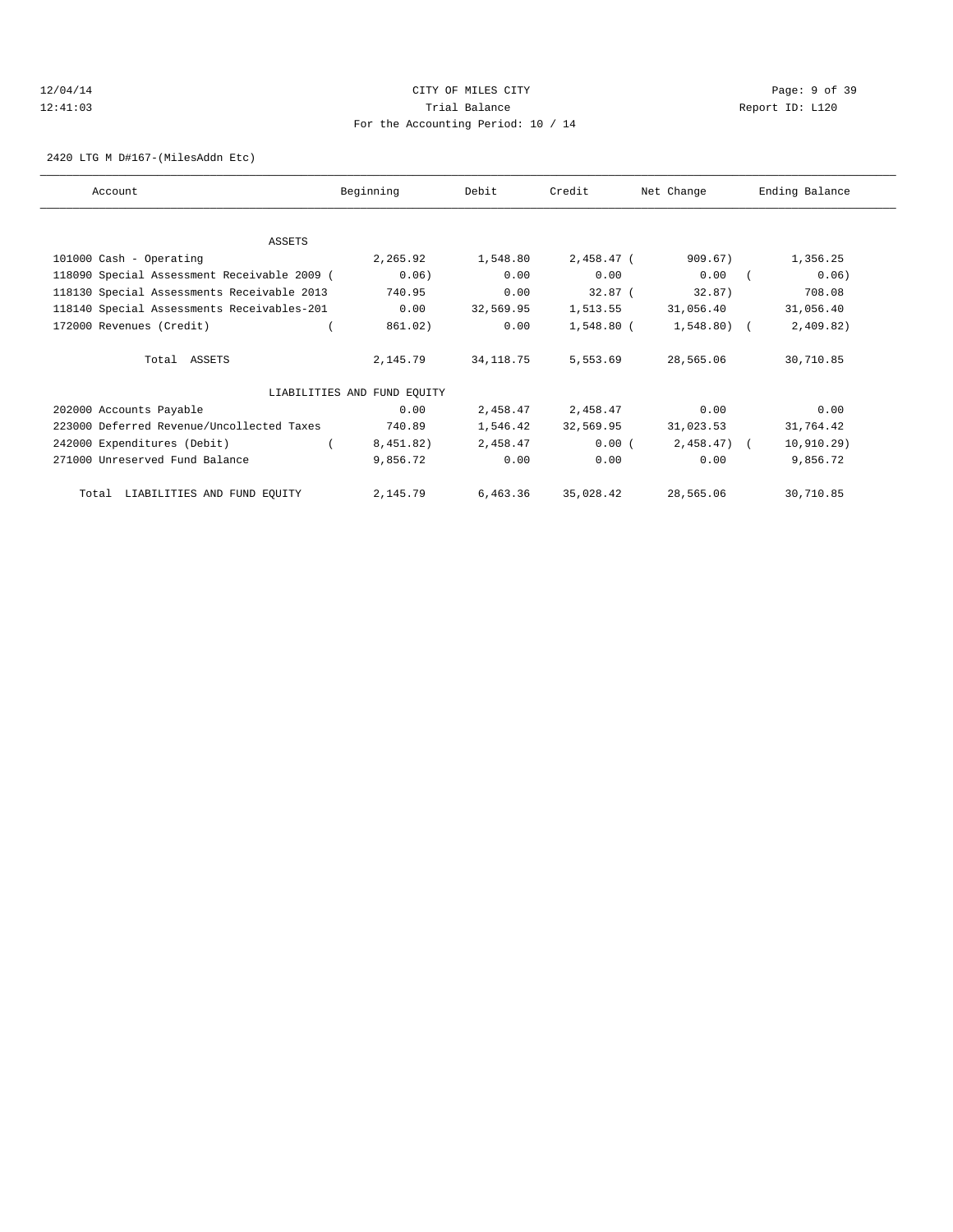## 12/04/14 Page: 10 of 39 12:41:03 Trial Balance Report ID: L120 For the Accounting Period: 10 / 14

2430 LTG M D#171-(Balsam Est)

| Account                                    | Beginning                   | Debit    | Credit   | Net Change  | Ending Balance |
|--------------------------------------------|-----------------------------|----------|----------|-------------|----------------|
|                                            |                             |          |          |             |                |
| <b>ASSETS</b>                              |                             |          |          |             |                |
| 101000 Cash - Operating                    | 177.64)                     | 284.13   | 126.12   | 158.01      | 19.63)         |
| 118140 Special Assessments Receivables-201 | 0.00                        | 4,033.98 | 284.13   | 3,749.85    | 3,749.85       |
| 172000 Revenues (Credit)                   | 53.00)                      | 0.00     | 284.13 ( | $284.13)$ ( | 337.13)        |
| Total ASSETS                               | 230.64)                     | 4,318.11 | 694.38   | 3,623.73    | 3,393.09       |
|                                            | LIABILITIES AND FUND EQUITY |          |          |             |                |
| 202000 Accounts Payable                    | 0.00                        | 126.12   | 126.12   | 0.00        | 0.00           |
| 223000 Deferred Revenue/Uncollected Taxes  | 0.00                        | 284.13   | 4,033.98 | 3,749.85    | 3,749.85       |
| 242000 Expenditures (Debit)                | 1,383.93)                   | 126.12   | 0.00(    | $126.12)$ ( | 1, 510.05)     |
| 271000 Unreserved Fund Balance             | 1,153.29                    | 0.00     | 0.00     | 0.00        | 1,153.29       |
| LIABILITIES AND FUND EQUITY<br>Total       | 230.64)                     | 536.37   | 4,160.10 | 3,623.73    | 3,393.09       |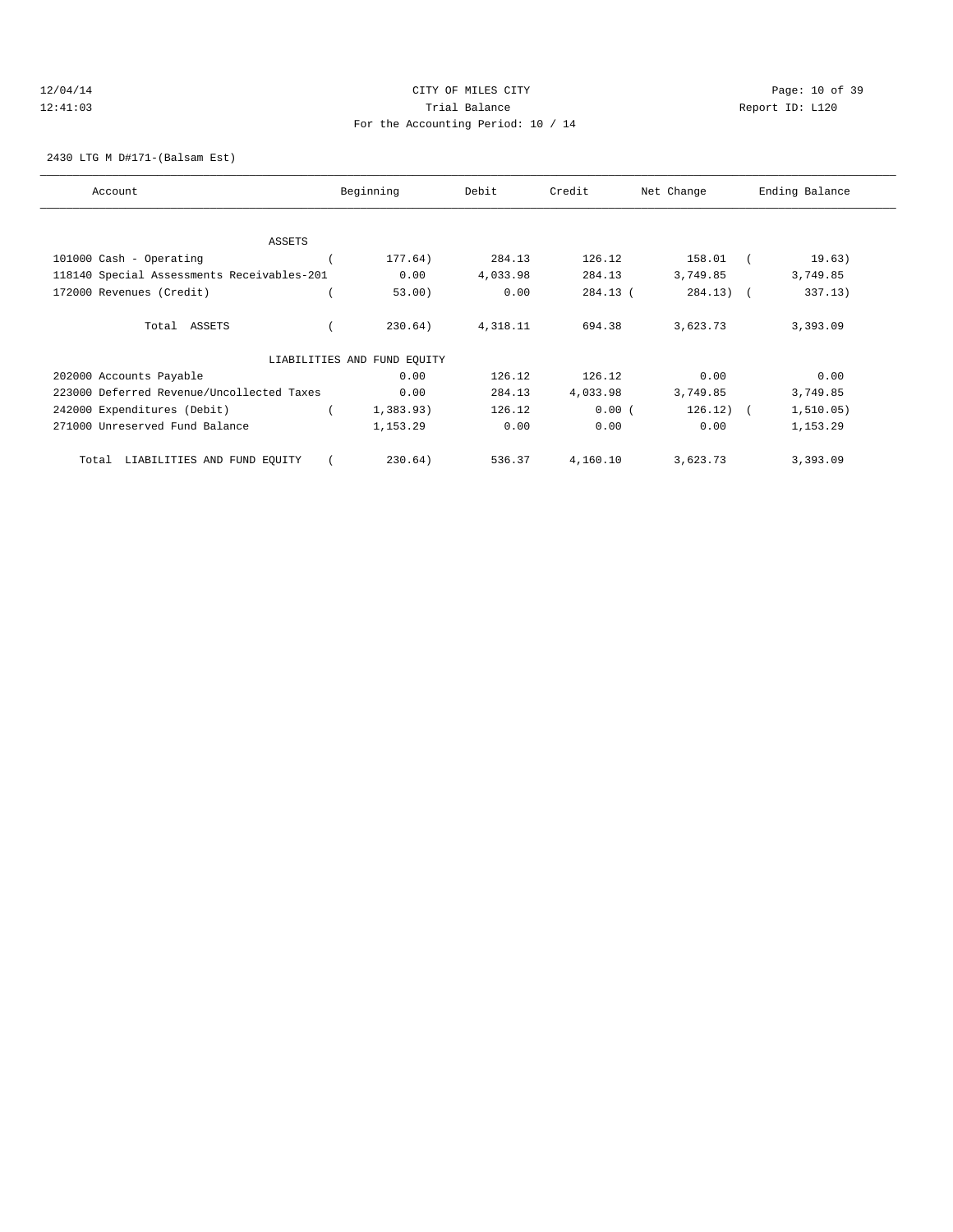# 12/04/14 Page: 11 of 39 12:41:03 Trial Balance Report ID: L120 For the Accounting Period: 10 / 14

2440 LTG M D#172-(Main Str)

| Account                                    | Beginning                   | Debit     | Credit     | Net Change  | Ending Balance |
|--------------------------------------------|-----------------------------|-----------|------------|-------------|----------------|
|                                            |                             |           |            |             |                |
| ASSETS                                     |                             |           |            |             |                |
| 101000 Cash - Operating                    | 1,322.01)                   | 1,949.75  | 14.79      | 1,934.96    | 612.95         |
| 118090 Special Assessment Receivable 2009  | 0.01                        | 0.00      | 0.00       | 0.00        | 0.01           |
| 118130 Special Assessments Receivable 2013 | 200.37                      | 0.00      | 0.00       | 0.00        | 200.37         |
| 118140 Special Assessments Receivables-201 | 0.00                        | 19,730.15 | 1,949.75   | 17,780.40   | 17,780.40      |
| 172000 Revenues (Credit)                   | 173.85)                     | 0.00      | 1,949.75 ( | 1,949.75) ( | 2,123.60)      |
| Total ASSETS                               | 1,295.48)                   | 21,679.90 | 3,914.29   | 17,765.61   | 16,470.13      |
|                                            | LIABILITIES AND FUND EQUITY |           |            |             |                |
| 202000 Accounts Payable                    | 0.00                        | 14.79     | 14.79      | 0.00        | 0.00           |
| 223000 Deferred Revenue/Uncollected Taxes  | 200.38                      | 1,949.75  | 19,730.15  | 17,780.40   | 17,980.78      |
| 242000 Expenditures (Debit)                | 5,406.14)                   | 14.79     | 0.00(      | $14.79$ (   | 5,420.93)      |
| 271000 Unreserved Fund Balance             | 3,910.28                    | 0.00      | 0.00       | 0.00        | 3,910.28       |
| Total LIABILITIES AND FUND EQUITY          | 1,295.48)                   | 1,979.33  | 19,744.94  | 17,765.61   | 16,470.13      |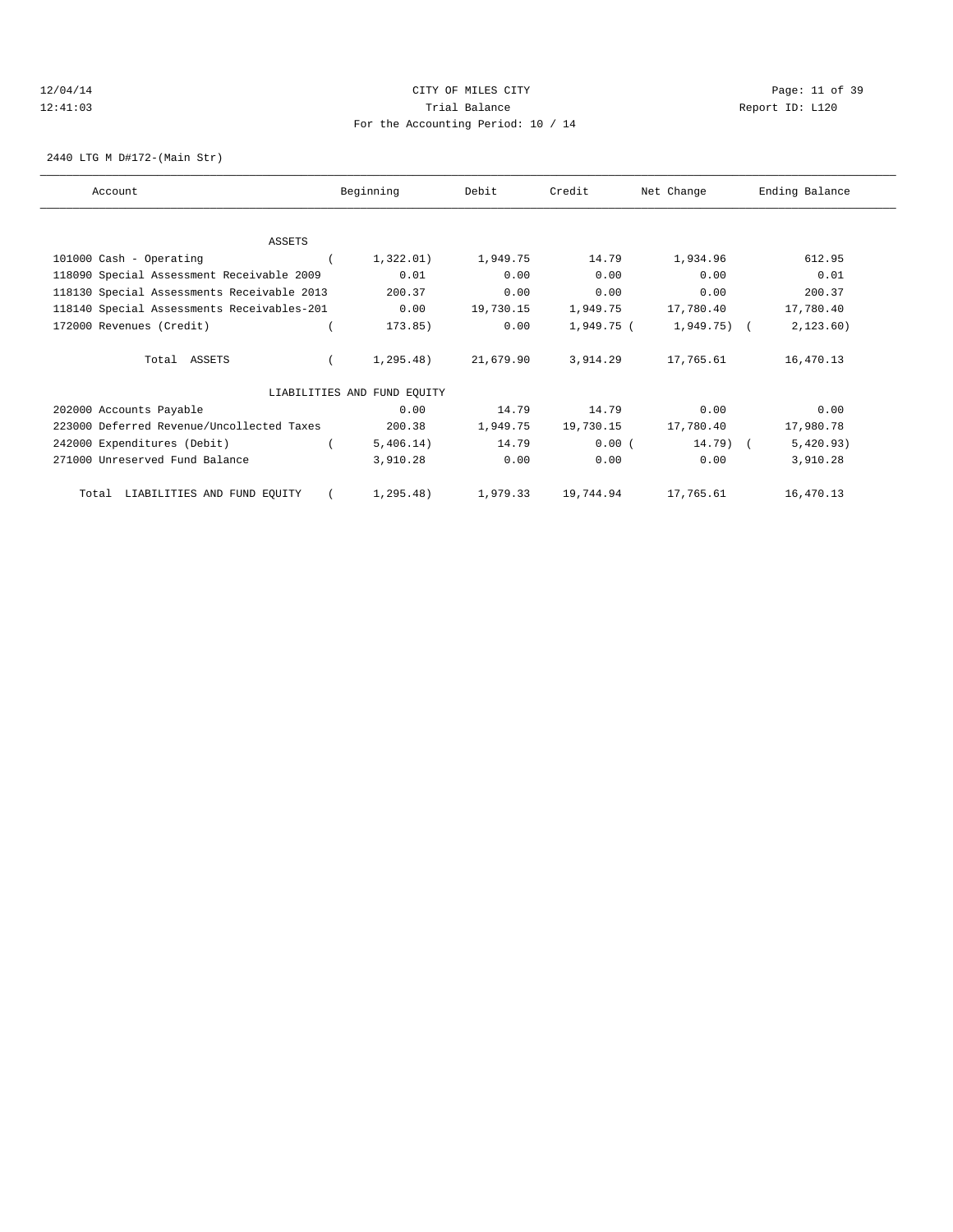## 12/04/14 Page: 12 of 39 12:41:03 Trial Balance Report ID: L120 For the Accounting Period: 10 / 14

2450 LTG M D#195-(SG-Trico)

| Account                                     | Beginning                   | Debit    | Credit   | Net Change     | Ending Balance |
|---------------------------------------------|-----------------------------|----------|----------|----------------|----------------|
|                                             |                             |          |          |                |                |
| ASSETS                                      |                             |          |          |                |                |
| 101000 Cash - Operating                     | 164.34                      | 152.61   | 401.84 ( | $249.23$ ) $($ | 84.89)         |
| 118090 Special Assessment Receivable 2009 ( | 0.02)                       | 0.00     | 0.00     | 0.00           | 0.02)          |
| 118120 Special Assessments Receivable 2012  | 254.88                      | 0.00     | 0.00     | 0.00           | 254.88         |
| 118140 Special Assessments Receivables-201  | 0.00                        | 6,498.19 | 152.61   | 6,345.58       | 6,345.58       |
| 172000 Revenues (Credit)                    | 554.98)                     | 0.00     | 152.61 ( | $152.61)$ (    | $707.59$ )     |
| Total ASSETS                                | 135.78)                     | 6,650.80 | 707.06   | 5,943.74       | 5,807.96       |
|                                             | LIABILITIES AND FUND EQUITY |          |          |                |                |
| 202000 Accounts Payable                     | 0.00                        | 401.84   | 401.84   | 0.00           | 0.00           |
| 223000 Deferred Revenue/Uncollected Taxes   | 254.86                      | 152.61   | 6,498.19 | 6,345.58       | 6,600.44       |
| 242000 Expenditures (Debit)                 | 2, 205.52)                  | 401.84   | 0.00(    | 401.84)        | 2,607.36)      |
| 271000 Unreserved Fund Balance              | 1,814.88                    | 0.00     | 0.00     | 0.00           | 1,814.88       |
| LIABILITIES AND FUND EQUITY<br>Total        | 135.78)                     | 956.29   | 6,900.03 | 5,943.74       | 5,807.96       |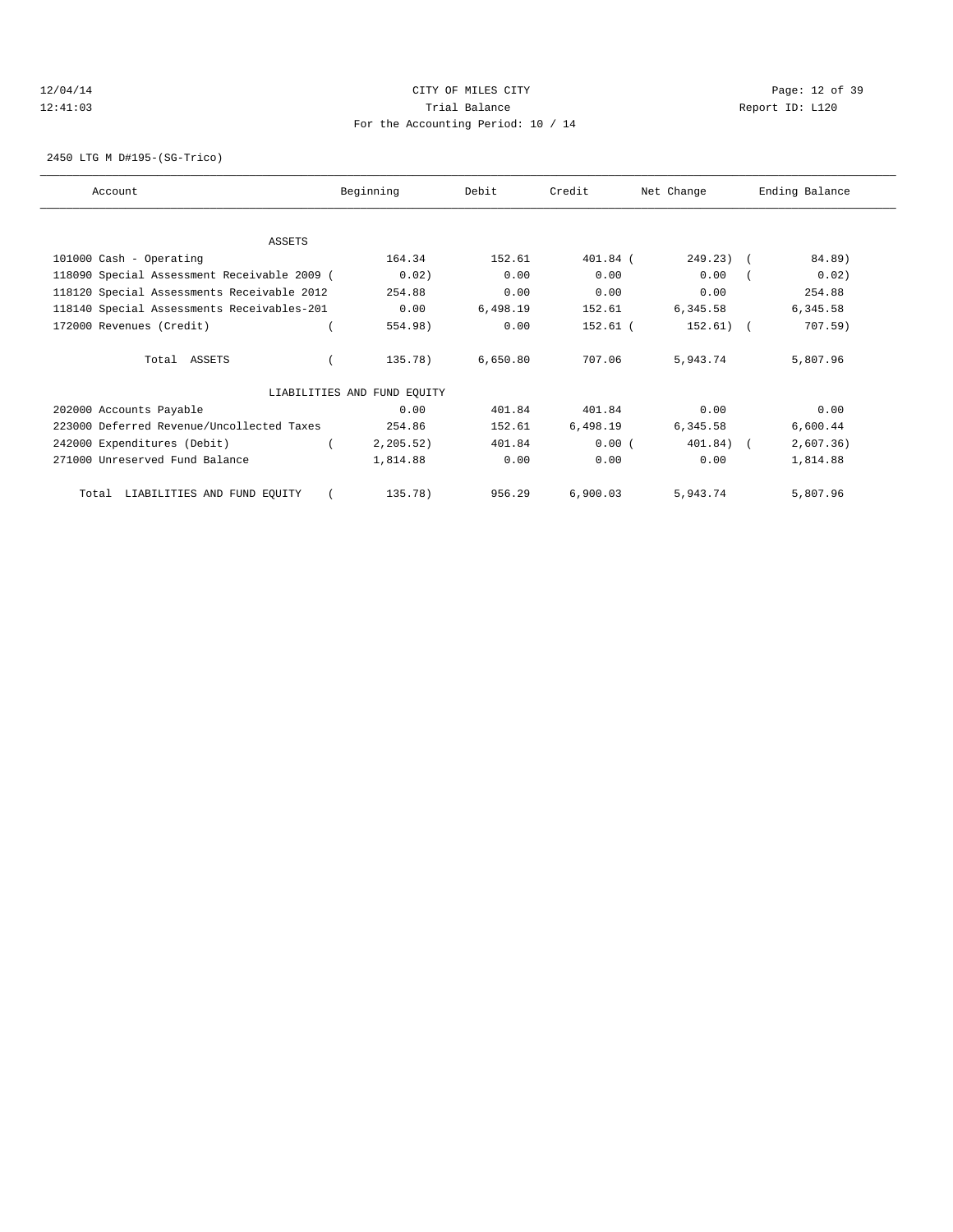## 12/04/14 Page: 13 of 39 12:41:03 Trial Balance Report ID: L120 For the Accounting Period: 10 / 14

2470 LTG M D#202-(SG-MDU&NV)

| Account                                    | Beginning                   | Debit    | Credit     | Net Change   | Ending Balance |
|--------------------------------------------|-----------------------------|----------|------------|--------------|----------------|
| <b>ASSETS</b>                              |                             |          |            |              |                |
|                                            | 730.26                      | 216.83   | 574.11 (   | 357.28)      | 372.98         |
| 101000 Cash - Operating                    |                             |          |            |              |                |
| 118140 Special Assessments Receivables-201 | 0.00                        | 7,735.92 | 216.83     | 7,519.09     | 7,519.09       |
| 172000 Revenues (Credit)                   | 179.18)                     | 0.00     | $216.83$ ( | $216.83$ ) ( | 396.01)        |
| Total ASSETS                               | 551.08                      | 7,952.75 | 1,007.77   | 6,944.98     | 7,496.06       |
|                                            | LIABILITIES AND FUND EQUITY |          |            |              |                |
| 202000 Accounts Payable                    | 0.00                        | 574.11   | 574.11     | 0.00         | 0.00           |
| 223000 Deferred Revenue/Uncollected Taxes  | 0.00                        | 216.83   | 7,735.92   | 7,519.09     | 7,519.09       |
| 242000 Expenditures (Debit)                | 2,153.71)                   | 574.11   | $0.00$ (   | $574.11)$ (  | 2,727.82)      |
| 271000 Unreserved Fund Balance             | 2,704.79                    | 0.00     | 0.00       | 0.00         | 2,704.79       |
| LIABILITIES AND FUND EQUITY<br>Total       | 551.08                      | 1,365.05 | 8,310.03   | 6,944.98     | 7,496.06       |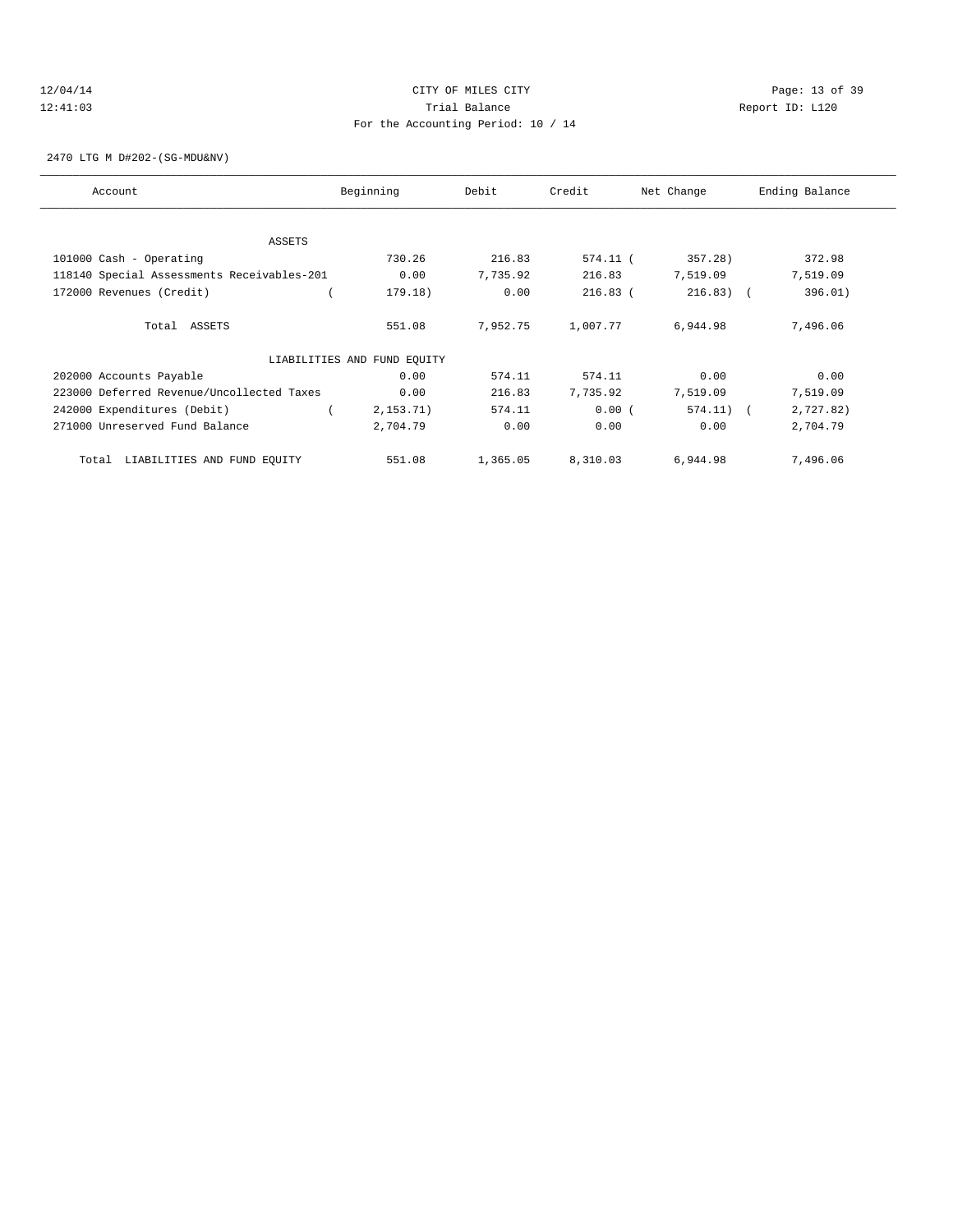# 12/04/14 Page: 14 of 39 12:41:03 Trial Balance Report ID: L120 For the Accounting Period: 10 / 14

2480 LTG M M#173-(Milestown Estates)

| Account                                    | Beginning                   | Debit    | Credit    | Net Change  | Ending Balance |
|--------------------------------------------|-----------------------------|----------|-----------|-------------|----------------|
|                                            |                             |          |           |             |                |
| ASSETS                                     |                             |          |           |             |                |
| 101000 Cash - Operating                    | 745.29                      | 44.23    | 110.94 (  | 66.71)      | 678.58         |
| 118130 Special Assessments Receivable 2013 | 18.53                       | 0.00     | 0.00      | 0.00        | 18.53          |
| 118140 Special Assessments Receivables-201 | 0.00                        | 1,677.98 | 44.23     | 1,633.75    | 1,633.75       |
| 172000 Revenues (Credit)                   | 33.82)                      | 0.00     | $44.23$ ( | $44.23$ ) ( | 78.05)         |
| Total ASSETS                               | 730.00                      | 1,722.21 | 199.40    | 1,522.81    | 2,252.81       |
|                                            | LIABILITIES AND FUND EQUITY |          |           |             |                |
| 202000 Accounts Payable                    | 0.00                        | 110.94   | 110.94    | 0.00        | 0.00           |
| 223000 Deferred Revenue/Uncollected Taxes  | 18.53                       | 44.23    | 1,677.98  | 1,633.75    | 1,652.28       |
| 242000 Expenditures (Debit)                | 528.55)                     | 110.94   | 0.00(     | 110.94)     | 639.49)        |
| 271000 Unreserved Fund Balance             | 1,240.02                    | 0.00     | 0.00      | 0.00        | 1,240.02       |
| LIABILITIES AND FUND EQUITY<br>Total       | 730.00                      | 266.11   | 1,788.92  | 1,522.81    | 2,252.81       |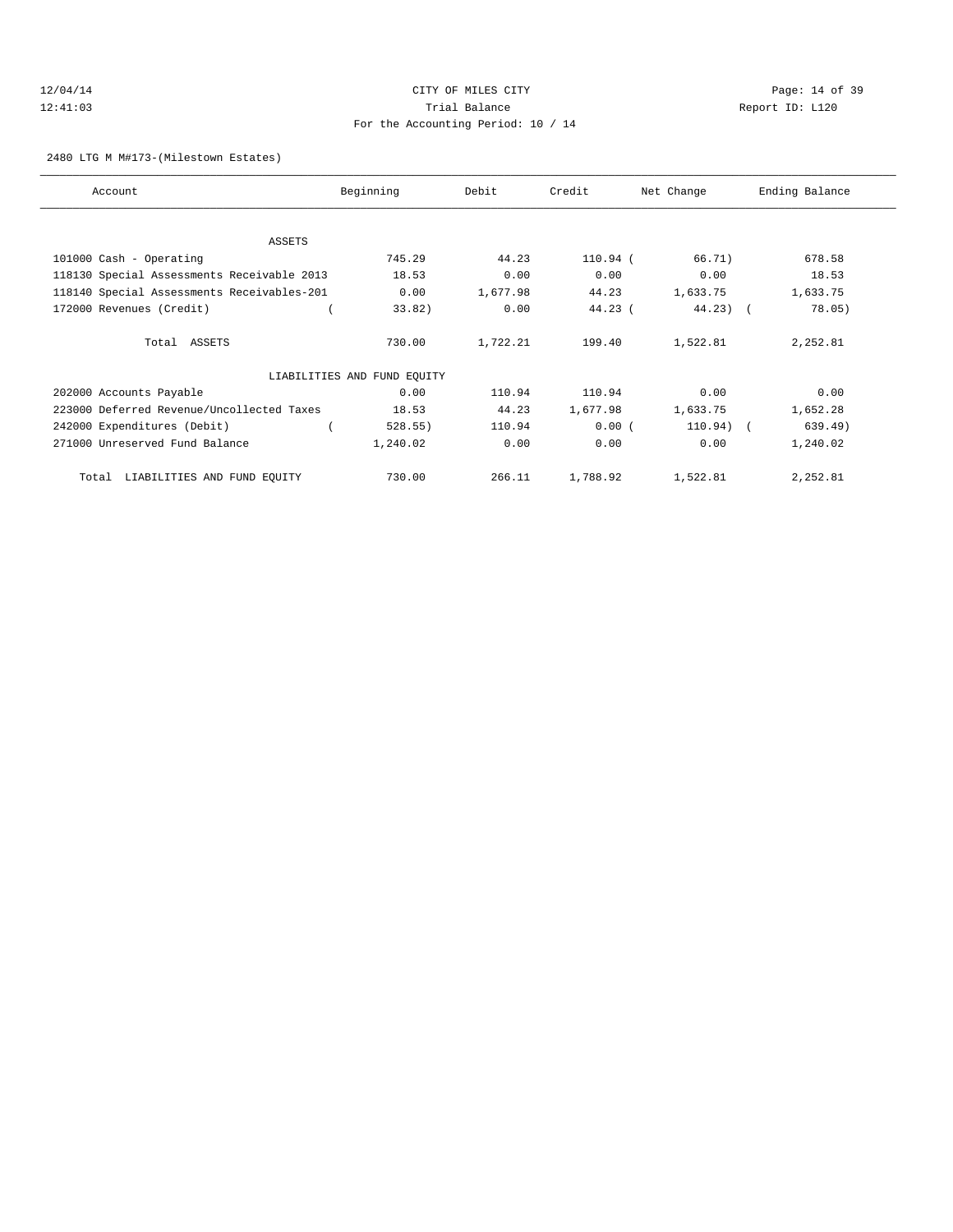# 12/04/14 Page: 15 of 39 12:41:03 Trial Balance Report ID: L120 For the Accounting Period: 10 / 14

2510 STR MAINT DIST #204

| Account                                    | Beginning                   | Debit       | Credit      | Net Change      | Ending Balance |  |
|--------------------------------------------|-----------------------------|-------------|-------------|-----------------|----------------|--|
|                                            |                             |             |             |                 |                |  |
| <b>ASSETS</b>                              |                             |             |             |                 |                |  |
| 101000 Cash - Operating                    | 201,690.47                  | 39,463.27   | 34,979.12   | 4,484.15        | 206, 174.62    |  |
| 118080 Special Assessments Receivable 2008 | 17.02                       | 0.00        | 0.00        | 0.00            | 17.02          |  |
| 118090 Special Assessment Receivable 2009  | 17.24                       | 0.00        | 0.00        | 0.00            | 17.24          |  |
| 118100 Special Assessments Receivable 2010 | 17.89                       | 0.00        | 0.00        | 0.00            | 17.89          |  |
| 118110 Special Assessments Receivable 2011 | 30.99                       | 0.00        | 0.00        | 0.00            | 30.99          |  |
| 118120 Special Assessments Receivable 2012 | 1,192.52                    | 0.00        | 0.00        | 0.00            | 1,192.52       |  |
| 118130 Special Assessments Receivable 2013 | 15,388.00                   | 0.00        | 3,250.30(   | 3, 250.30)      | 12,137.70      |  |
| 118140 Special Assessments Receivables-201 | 0.00                        | 945, 367.21 | 35, 217.56  | 910,149.65      | 910, 149.65    |  |
| 172000 Revenues (Credit)                   | 23, 297. 24)                | 0.00        | 38,703.17 ( | 38,703.17) (    | 62,000.41)     |  |
| Total ASSETS                               | 195,056.89                  | 984,830.48  | 112,150.15  | 872,680.33      | 1,067,737.22   |  |
|                                            | LIABILITIES AND FUND EOUITY |             |             |                 |                |  |
| 202000 Accounts Payable                    | 54,406.55                   | 10,204.42   | 10,204.42   | 0.00            | 54,406.55      |  |
| 223000 Deferred Revenue/Uncollected Taxes  | 16,663.67                   | 38,467.86   | 945,367.21  | 906,899.35      | 923,563.02     |  |
| 242000 Expenditures (Debit)                | 157,409.91)<br>$\left($     | 34,979.12   | 760.10 (    | $34, 219.02)$ ( | 191,628.93)    |  |
| 271000 Unreserved Fund Balance             | 281,396.58                  | 0.00        | 0.00        | 0.00            | 281,396.58     |  |
| Total LIABILITIES AND FUND EQUITY          | 195,056.89                  | 83,651.40   | 956, 331.73 | 872,680.33      | 1,067,737.22   |  |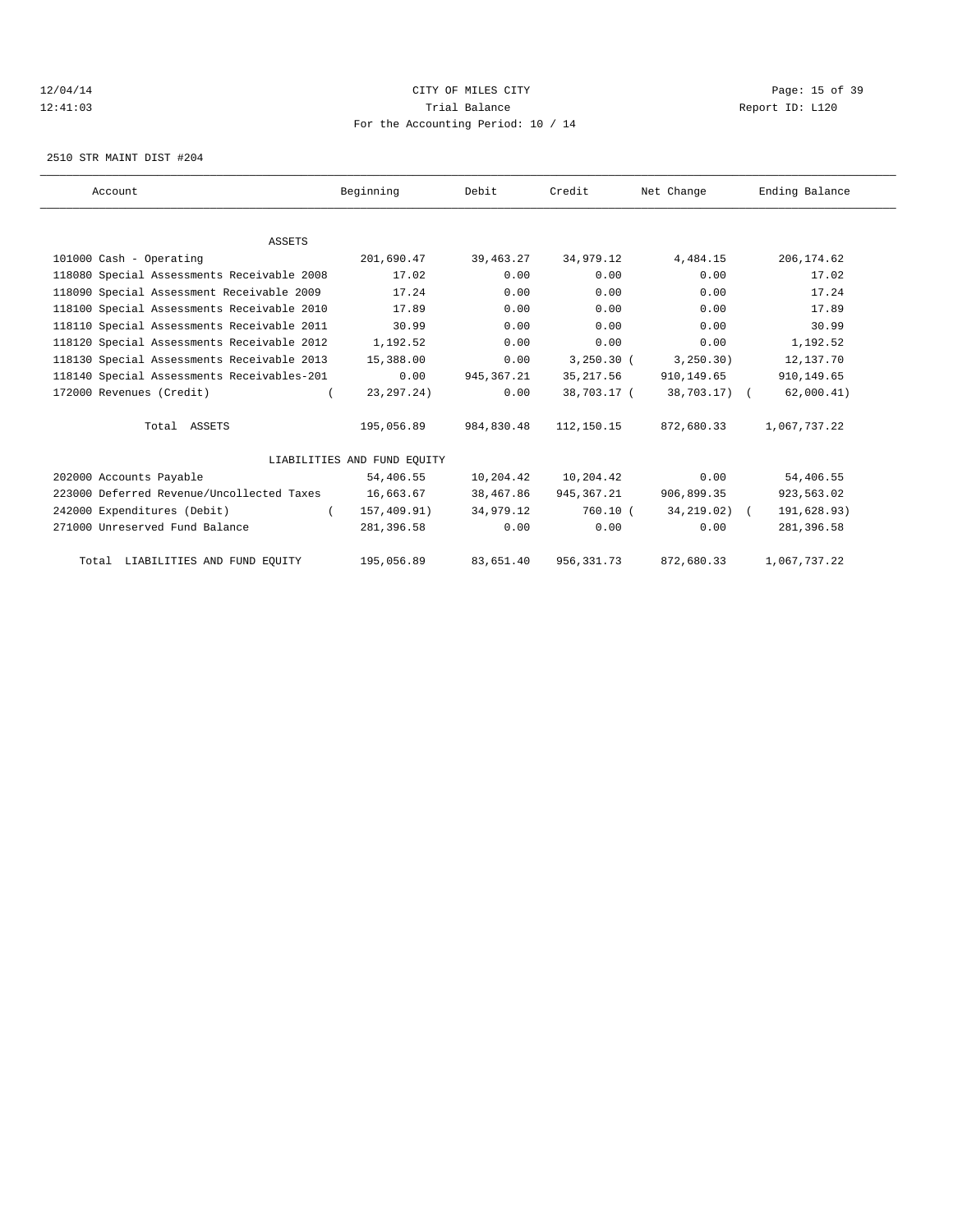# 12/04/14 Page: 16 of 39 12:41:03 Trial Balance Report ID: L120 For the Accounting Period: 10 / 14

2520 STR MAINT DIST #205

| Account                                    | Beginning                   | Debit       | Credit       | Net Change   | Ending Balance |  |
|--------------------------------------------|-----------------------------|-------------|--------------|--------------|----------------|--|
|                                            |                             |             |              |              |                |  |
| <b>ASSETS</b>                              |                             |             |              |              |                |  |
| 101000 Cash - Operating                    | 195,317.28                  | 15,758.28   | 9,651.62     | 6, 106.66    | 201, 423.94    |  |
| 118080 Special Assessments Receivable 2008 | 151.97                      | 0.00        | 0.00         | 0.00         | 151.97         |  |
| 118090 Special Assessment Receivable 2009  | 303.97                      | 0.00        | 0.00         | 0.00         | 303.97         |  |
| 118100 Special Assessments Receivable 2010 | 319.12                      | 0.00        | 0.00         | 0.00         | 319.12         |  |
| 118110 Special Assessments Receivable 2011 | 297.18                      | 0.00        | 0.00         | 0.00         | 297.18         |  |
| 118120 Special Assessments Receivable 2012 | 762.36                      | 0.00        | 0.00         | 0.00         | 762.36         |  |
| 118130 Special Assessments Receivable 2013 | 10,914.08                   | 0.00        | 1,774.73 (   | 1,774.73)    | 9,139.35       |  |
| 118140 Special Assessments Receivables-201 | 0.00                        | 247,585.21  | 13,855.07    | 233,730.14   | 233,730.14     |  |
| 172000 Revenues (Credit)                   | 6,685.90)                   | 0.00        | 15,758.28 (  | 15,758.28) ( | 22, 444.18)    |  |
| Total ASSETS                               | 201,380.06                  | 263, 343.49 | 41,039.70    | 222,303.79   | 423,683.85     |  |
|                                            | LIABILITIES AND FUND EOUITY |             |              |              |                |  |
| 202000 Accounts Payable                    | 0.00                        | 1,590.53    | 1,590.53     | 0.00         | 0.00           |  |
| 223000 Deferred Revenue/Uncollected Taxes  | 12,748.52                   | 15,629.80   | 247,585.21   | 231,955.41   | 244,703.93     |  |
| 242000 Expenditures (Debit)                | 41, 146.43)                 | 9,651.62    | 0.00(        | $9,651.62$ ( | 50, 798.05     |  |
| 271000 Unreserved Fund Balance             | 229,777.97                  | 0.00        | 0.00         | 0.00         | 229,777.97     |  |
| Total LIABILITIES AND FUND EQUITY          | 201,380.06                  | 26,871.95   | 249, 175. 74 | 222,303.79   | 423,683.85     |  |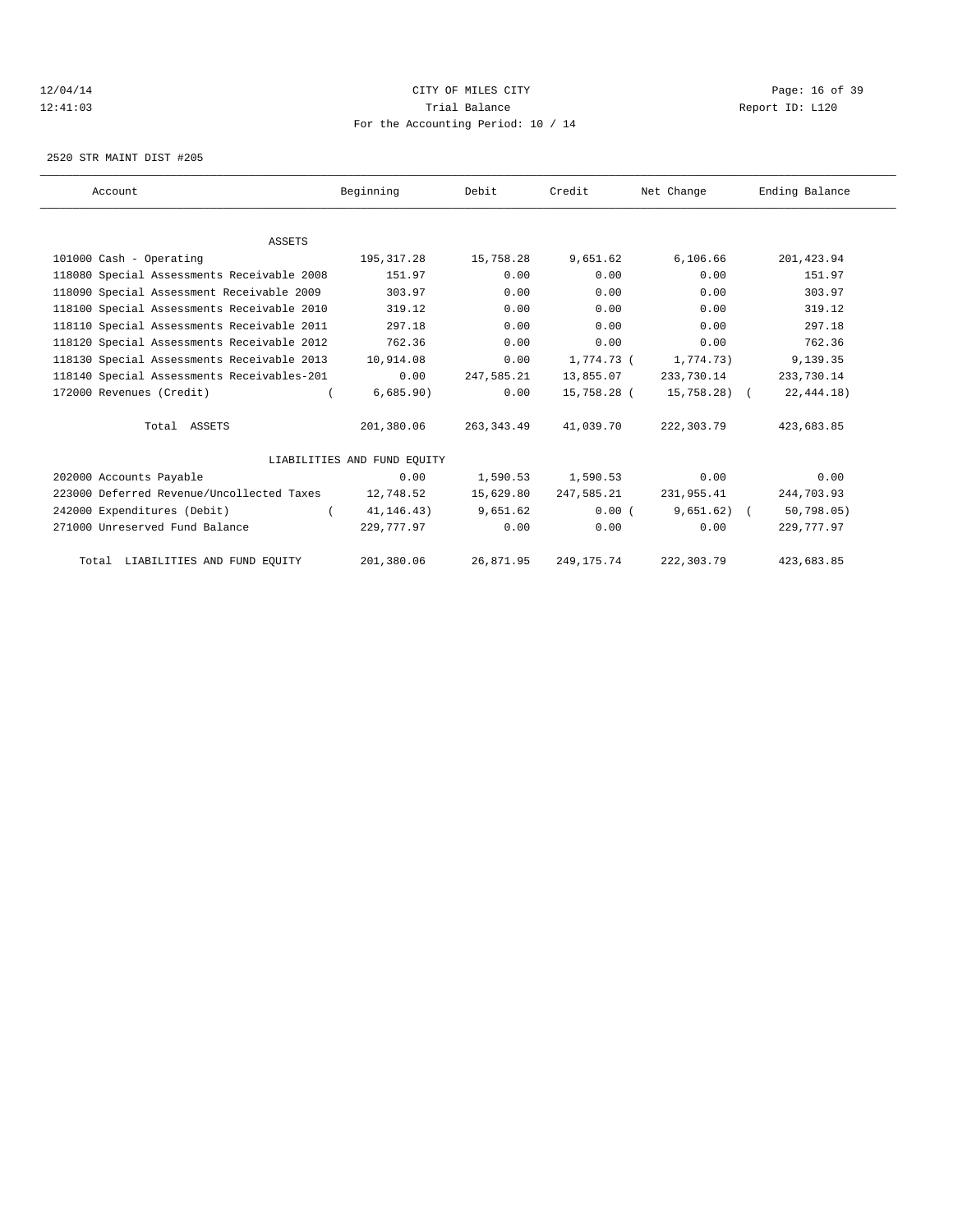# 12/04/14 Page: 17 of 39 12:41:03 Trial Balance Report ID: L120 For the Accounting Period: 10 / 14

### 2540 STR MAINT DIST#207-(MILESTOWN ESTATES)

| Account                                    | Beginning                   | Debit    | Credit     | Net Change   | Ending Balance |
|--------------------------------------------|-----------------------------|----------|------------|--------------|----------------|
|                                            |                             |          |            |              |                |
| ASSETS                                     |                             |          |            |              |                |
| 101000 Cash - Operating                    | 1,390.85                    | 106.93   | $351.42$ ( | 244.49)      | 1,146.36       |
| 118130 Special Assessments Receivable 2013 | 98.44                       | 0.00     | 0.00       | 0.00         | 98.44          |
| 118140 Special Assessments Receivables-201 | 0.00                        | 4,296.99 | 106.93     | 4,190.06     | 4,190.06       |
| 172000 Revenues (Credit)                   | 178.64)                     | 0.00     | 106.93(    | $106.93)$ (  | 285.57)        |
| Total ASSETS                               | 1,310.65                    | 4,403.92 | 565.28     | 3,838.64     | 5,149.29       |
|                                            | LIABILITIES AND FUND EQUITY |          |            |              |                |
| 223000 Deferred Revenue/Uncollected Taxes  | 98.44                       | 106.93   | 4,296.99   | 4,190.06     | 4,288.50       |
| 242000 Expenditures (Debit)                | 1,204.74)                   | 351.42   | 0.00(      | $351.42$ ) ( | 1,556.16)      |
| 271000 Unreserved Fund Balance             | 2,416.95                    | 0.00     | 0.00       | 0.00         | 2,416.95       |
| LIABILITIES AND FUND EQUITY<br>Total       | 1,310.65                    | 458.35   | 4,296.99   | 3,838.64     | 5,149.29       |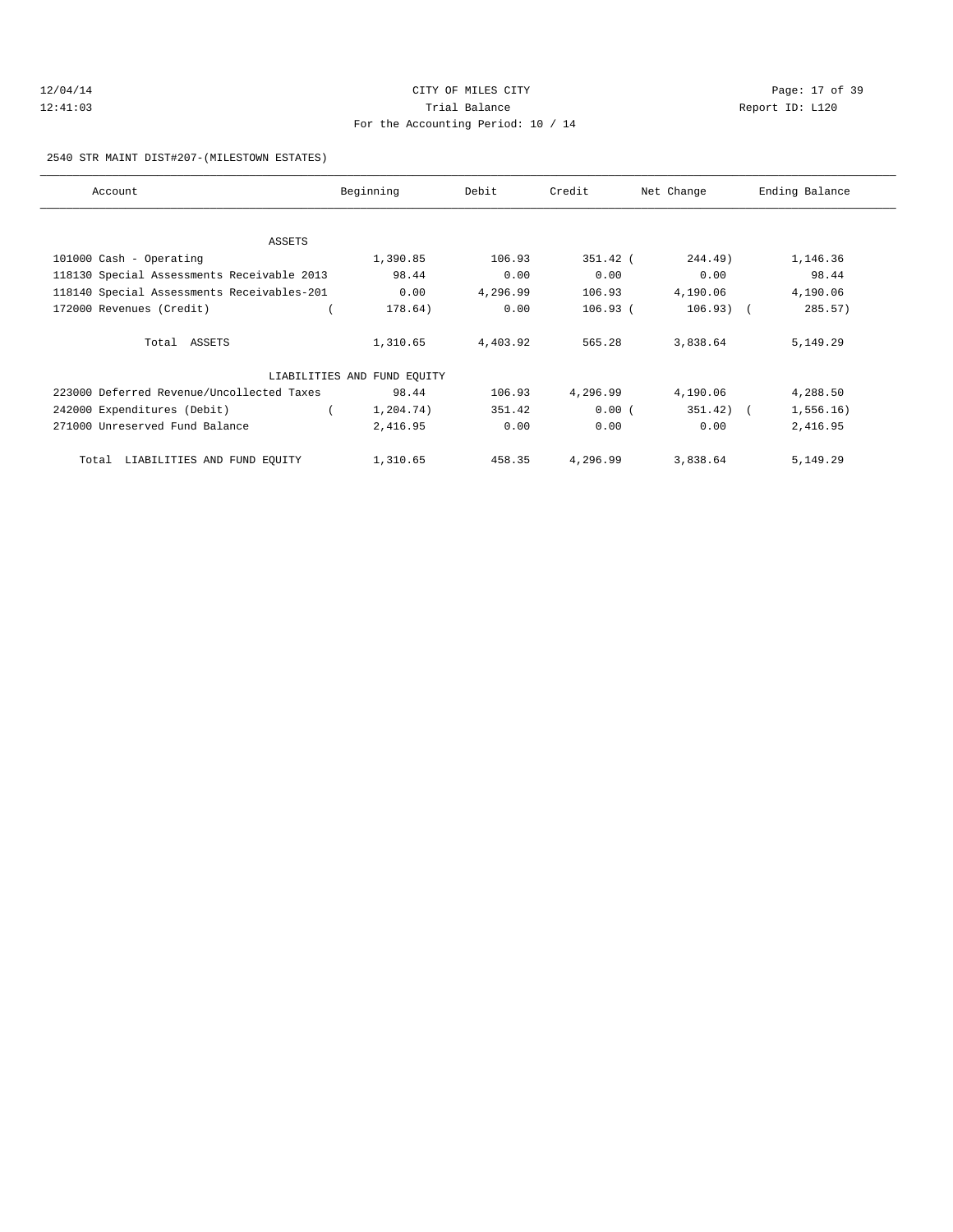| 12/04/14 | CITY OF MILES CITY                 |    |
|----------|------------------------------------|----|
| 12:41:03 | Trial Balance                      | Re |
|          | For the Accounting Period: 10 / 14 |    |
|          |                                    |    |

Page: 18 of 39 leport ID: L120

## 2701 Fire Grants

| Account                              | Beginning                   | Debit | Credit | Net Change | Ending Balance |
|--------------------------------------|-----------------------------|-------|--------|------------|----------------|
| ASSETS                               |                             |       |        |            |                |
| 101000 Cash - Operating              | 100.15                      | 0.00  | 0.00   | 0.00       | 100.15         |
| Total ASSETS                         | 100.15                      | 0.00  | 0.00   | 0.00       | 100.15         |
|                                      | LIABILITIES AND FUND EQUITY |       |        |            |                |
| 271000 Unreserved Fund Balance       | 100.15                      | 0.00  | 0.00   | 0.00       | 100.15         |
| LIABILITIES AND FUND EQUITY<br>Total | 100.15                      | 0.00  | 0.00   | 0.00       | 100.15         |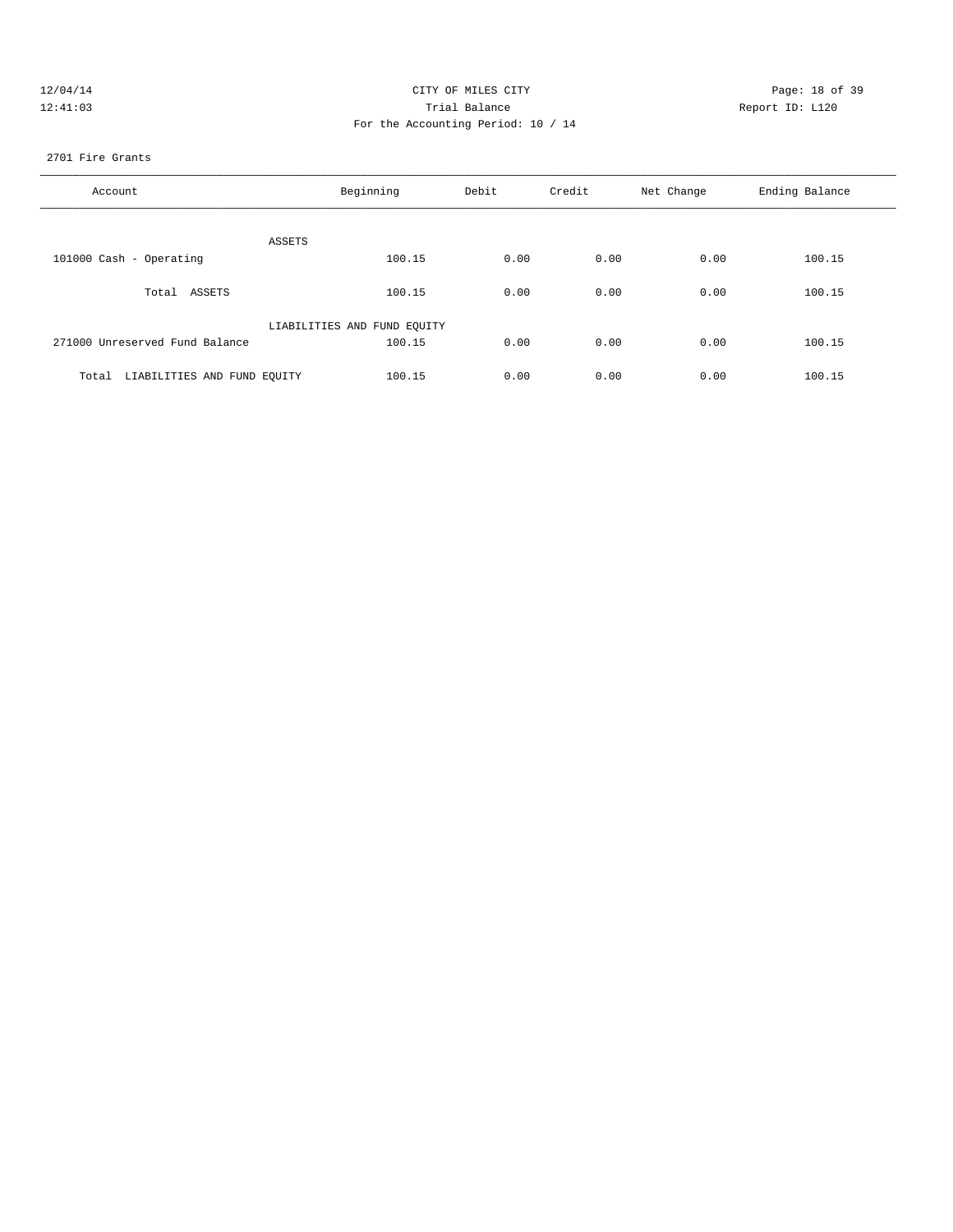# 12/04/14 Page: 19 of 39 12:41:03 Trial Balance Report ID: L120 For the Accounting Period: 10 / 14

### 2820 GAS TAX

| Account                              | Beginning                   | Debit     | Credit      | Net Change   | Ending Balance            |
|--------------------------------------|-----------------------------|-----------|-------------|--------------|---------------------------|
|                                      |                             |           |             |              |                           |
| ASSETS                               |                             |           |             |              |                           |
| 101000 Cash - Operating              | 43,637.17                   | 15,056.44 | 510.72      | 14,545.72    | 58,182.89                 |
| 172000 Revenues (Credit)             | 45, 169. 33)                | 0.00      | 15,056.44 ( | 15,056.44)   | 60, 225.77)<br>$\sqrt{2}$ |
| Total ASSETS                         | 1,532.16)                   | 15,056.44 | 15,567.16 ( | $510.72$ (   | 2,042.88)                 |
|                                      | LIABILITIES AND FUND EQUITY |           |             |              |                           |
| 242000 Expenditures (Debit)          | 1,532.16)                   | 510.72    | 0.00(       | $510.72$ ) ( | 2,042.88)                 |
| LIABILITIES AND FUND EQUITY<br>Total | 1,532.16)                   | 510.72    | 0.00(       | 510.72)      | 2,042.88)                 |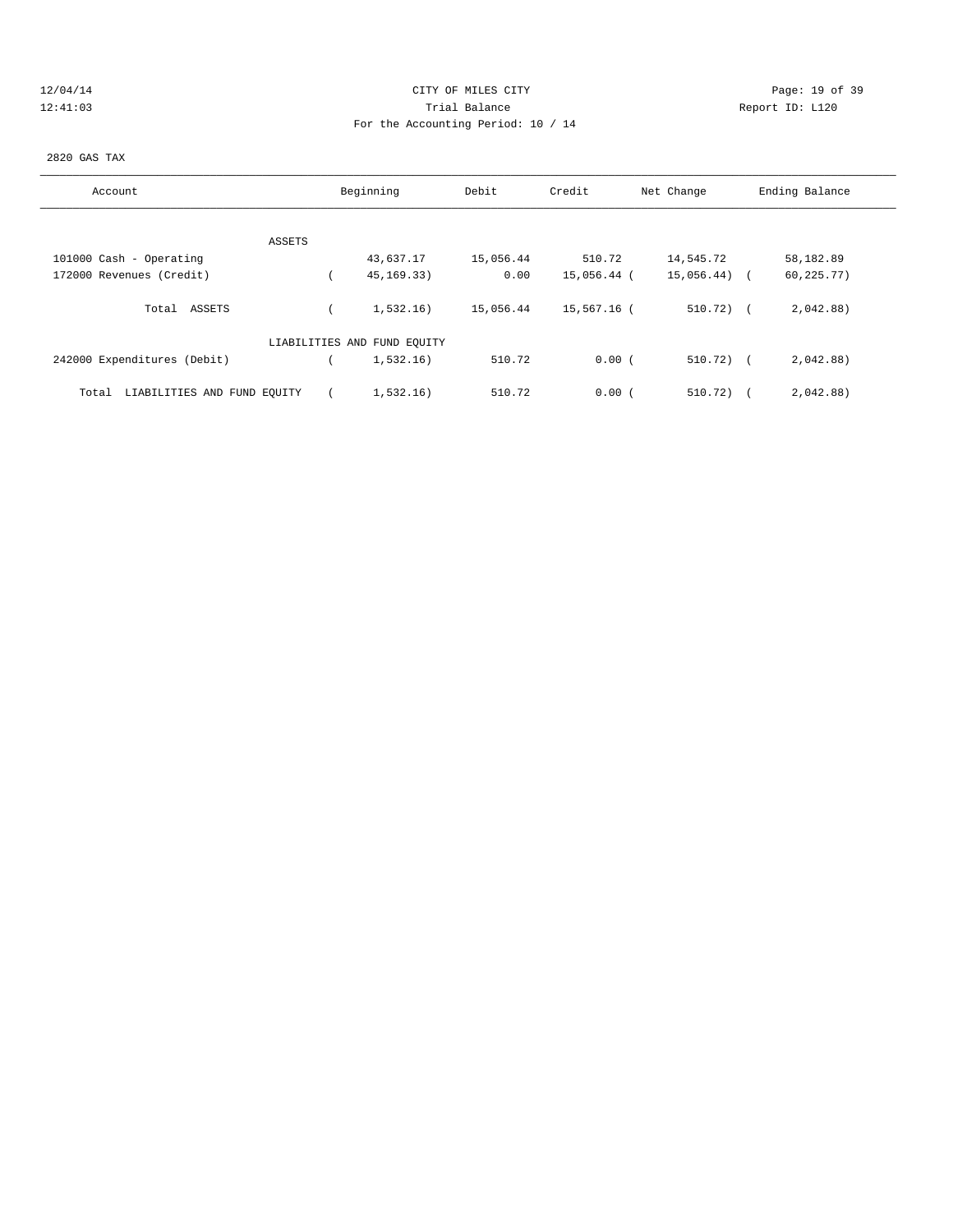# 12/04/14 Page: 20 of 39 12:41:03 Trial Balance Report ID: L120 For the Accounting Period: 10 / 14

#### 2850 911 EMERGENCY

| Account                              |        | Beginning                   | Debit     | Credit     | Net Change | Ending Balance            |
|--------------------------------------|--------|-----------------------------|-----------|------------|------------|---------------------------|
|                                      |        |                             |           |            |            |                           |
|                                      | ASSETS |                             |           |            |            |                           |
| 101000 Cash - Operating              |        | 122,632.84                  | 0.00      | 5,814.72 ( | 5,814.72)  | 116,818.12                |
| 172000 Revenues (Credit)             |        | 65, 321.05)                 | 0.00      | 0.00       | 0.00       | 65, 321.05)               |
| Total ASSETS                         |        | 57, 311.79                  | 0.00      | 5,814.72 ( | 5,814.72)  | 51,497.07                 |
|                                      |        | LIABILITIES AND FUND EQUITY |           |            |            |                           |
| 202000 Accounts Payable              |        | 0.00                        | 5,814.72  | 5,814.72   | 0.00       | 0.00                      |
| 242000 Expenditures (Debit)          |        | 51, 290.36)                 | 5,814.72  | 0.00(      | 5,814.72)  | 57, 105.08)<br>$\sqrt{2}$ |
| 271000 Unreserved Fund Balance       |        | 108,602.15                  | 0.00      | 0.00       | 0.00       | 108,602.15                |
| LIABILITIES AND FUND EQUITY<br>Total |        | 57,311.79                   | 11,629.44 | 5,814.72 ( | 5,814.72)  | 51,497.07                 |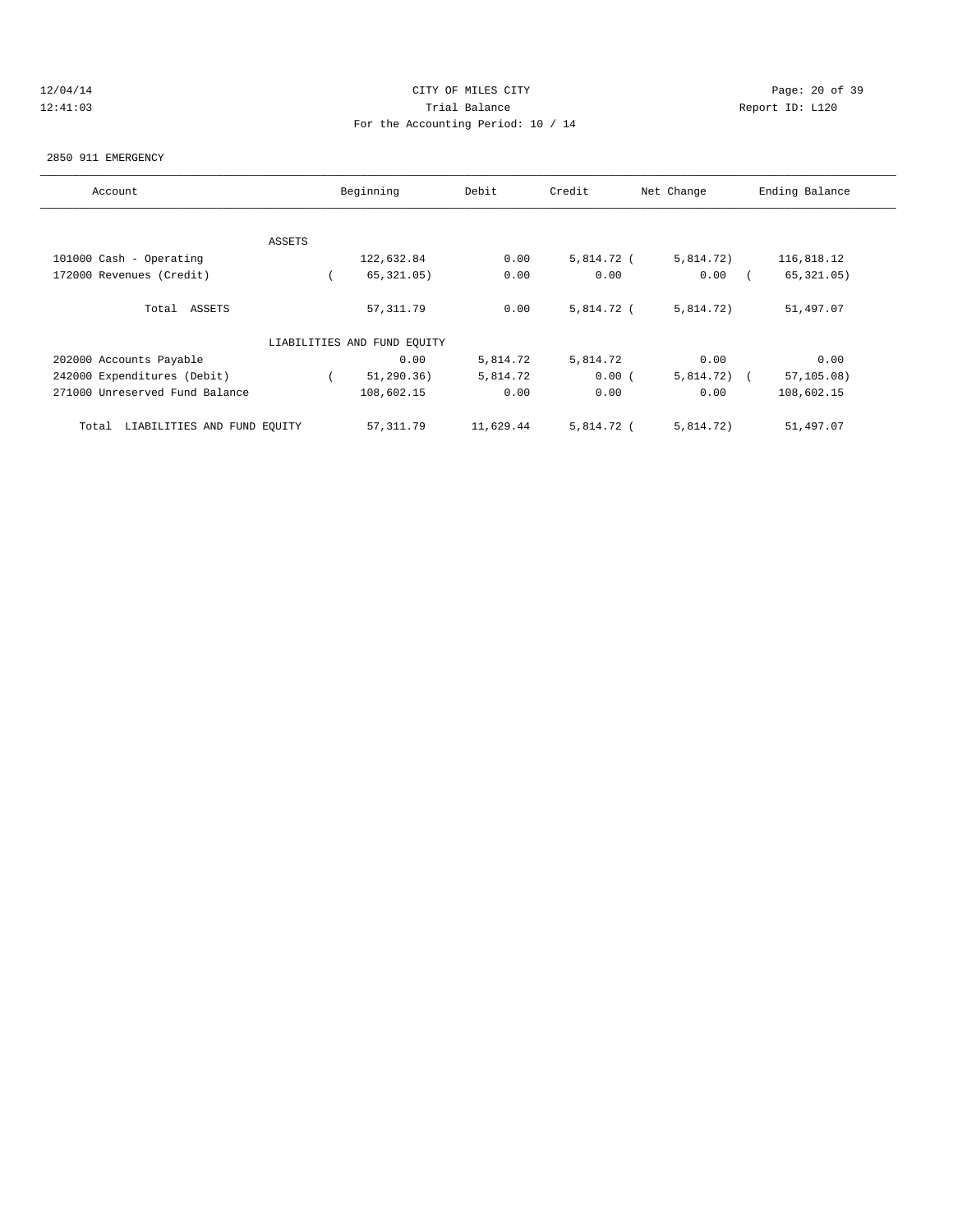# 12/04/14 Page: 21 of 39 12:41:03 Trial Balance Report ID: L120 For the Accounting Period: 10 / 14

#### 2880 LIBRARY GRANTS

| Account                                | Beginning                   | Debit    | Credit   | Net Change  | Ending Balance |
|----------------------------------------|-----------------------------|----------|----------|-------------|----------------|
|                                        |                             |          |          |             |                |
| ASSETS                                 |                             |          |          |             |                |
| 101003 Cash - per capita               | 10,476.09                   | 0.00     | 0.00     | 0.00        | 10,476.09      |
| $101020$ Cash - Op/ILL                 | 46,965.70                   | 0.00     | 0.00     | 0.00        | 46,965.70      |
| 101030 Cash - Sagebrush Fed/Base Grant | 4,554.56                    | 0.00     | 559.03 ( | 559.03)     | 3,995.53       |
| 101033 Library - Humanities Grant      | 502.08                      | 0.00     | 0.00     | 0.00        | 502.08         |
| 172000 Revenues (Credit)               | 5,398.69                    | 0.00     | 0.00     | 0.00        | 5,398.69       |
| Total ASSETS                           | 57,099.74                   | 0.00     | 559.03 ( | 559.03)     | 56,540.71      |
|                                        | LIABILITIES AND FUND EQUITY |          |          |             |                |
| 202000 Accounts Payable                | 0.00                        | 559.03   | 559.03   | 0.00        | 0.00           |
| 242000 Expenditures (Debit)            | 1,455.00)                   | 559.03   | 0.00(    | $559.03)$ ( | 2,014.03)      |
| 271000 Unreserved Fund Balance         | 58,554.74                   | 0.00     | 0.00     | 0.00        | 58,554.74      |
| LIABILITIES AND FUND EQUITY<br>Total   | 57,099.74                   | 1,118.06 | 559.03 ( | 559.03)     | 56,540.71      |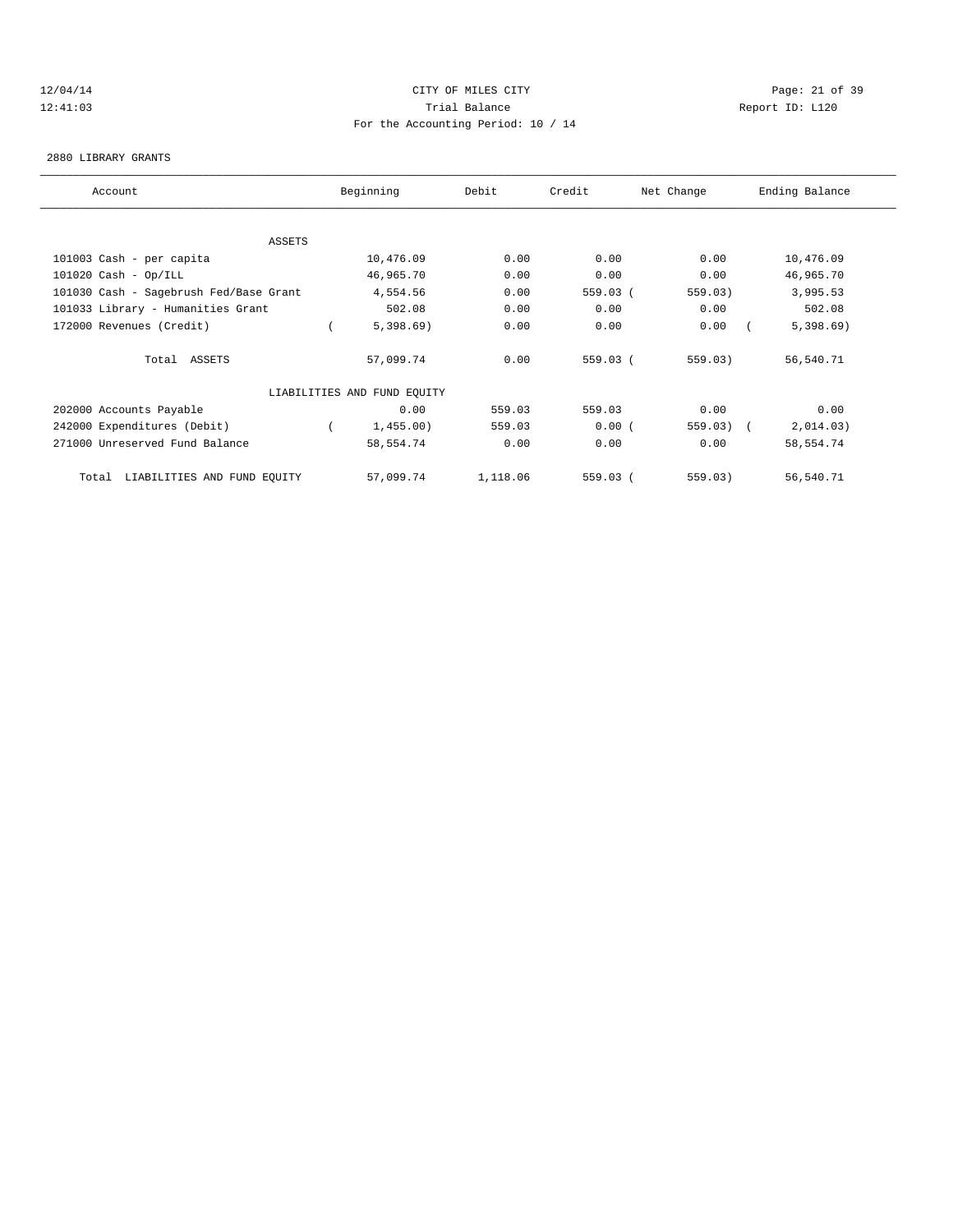## 12/04/14 Page: 22 of 39 12:41:03 Trial Balance Report ID: L120 For the Accounting Period: 10 / 14

2935 Historic Preservation

| Account                                    | Beginning                   | Debit    | Credit       | Net Change   | Ending Balance |  |
|--------------------------------------------|-----------------------------|----------|--------------|--------------|----------------|--|
|                                            |                             |          |              |              |                |  |
| <b>ASSETS</b>                              |                             |          |              |              |                |  |
| 101000 Cash - Operating                    | 1,407.56                    | 0.00     | 459.95 (     | 459.95)      | 947.61         |  |
| 101034 Cash-LP Anderson Grants             | 0.00                        | 0.00     | 111.90 (     | 111.90)      | 111.90)        |  |
| 101036 Cash HP- CDBG-ED Grant              | 5,792.36)                   | 2,415.76 | 145.73       | 2,270.03     | 3, 522.33)     |  |
| 101037 Cash HP- Montana Main St            | 4,462.50)                   | 0.00     | 0.00         | 0.00         | 4,462.50)      |  |
| 101038 Cash HP- Sandra Anderson Charitable | 238.50                      | 0.00     | 0.00         | 0.00         | 238.50         |  |
| 132000 Due From Government (Short Term)    | 3,286.38                    | 0.00     | 0.00         | 0.00         | 3,286.38       |  |
| 172000 Revenues (Credit)                   | 4,572.76)                   | 0.00     | 2,415.76 (   | $2,415.76$ ( | 6,988.52)      |  |
| Total ASSETS                               | 9,895.18)                   | 2,415.76 | $3,133.34$ ( | $717.58$ ) ( | 10,612.76)     |  |
|                                            | LIABILITIES AND FUND EQUITY |          |              |              |                |  |
| 202000 Accounts Payable                    | 0.00                        | 470.50   | 470.50       | 0.00         | 0.00           |  |
| 242000 Expenditures (Debit)                | 10, 919.93)                 | 717.58   | 0.00(        | 717.58)      | 11,637.51)     |  |
| 271000 Unreserved Fund Balance             | 1,024.75                    | 0.00     | 0.00         | 0.00         | 1,024.75       |  |
| LIABILITIES AND FUND EQUITY<br>Total       | 9,895.18)                   | 1,188.08 | 470.50 (     | $717.58$ ) ( | 10,612.76)     |  |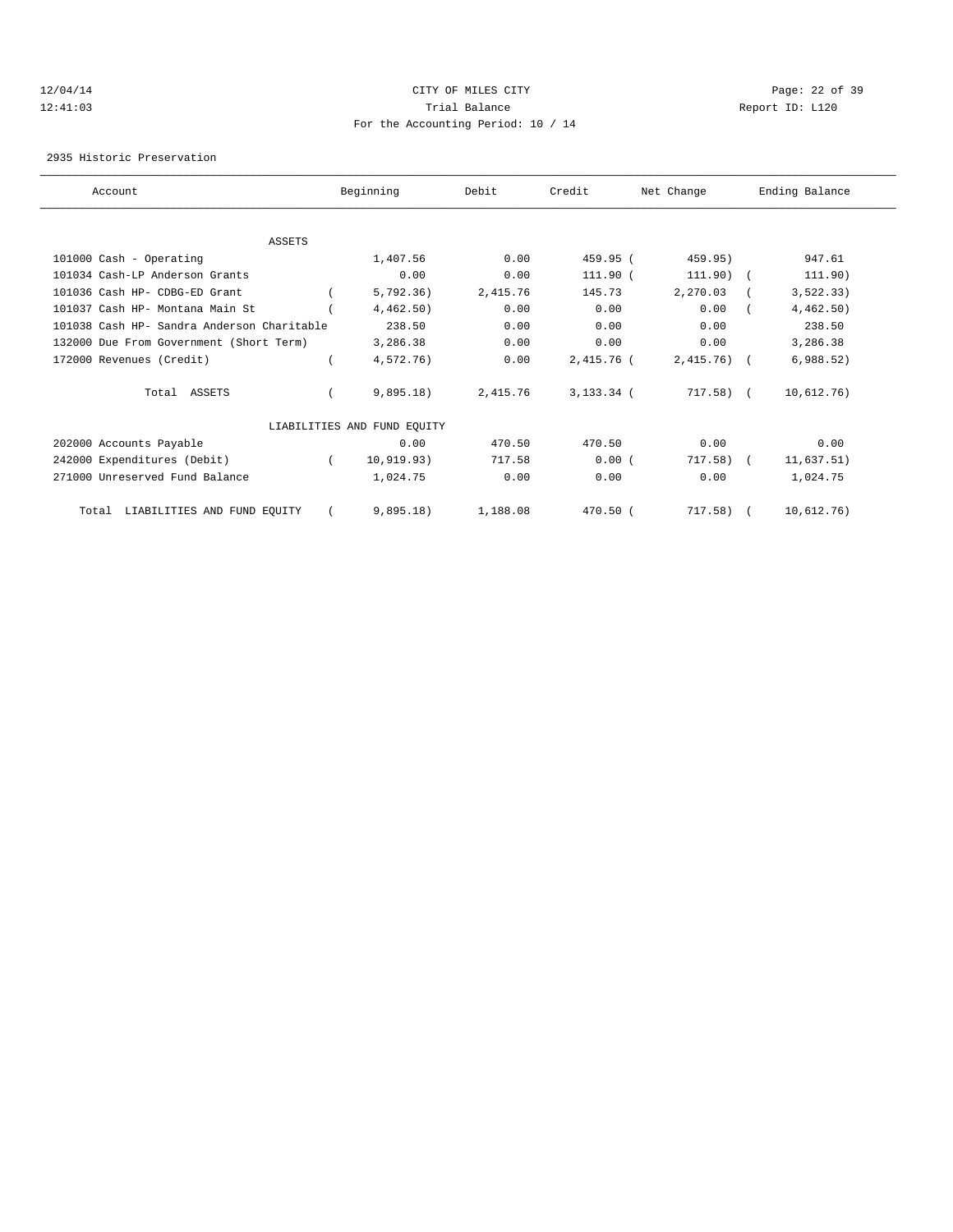| 12/04/14 |  |
|----------|--|
| 12:41:03 |  |

# CITY OF MILES CITY **CITY** Page: 23 of 39 Trial Balance and Communicated Report ID: L120 For the Accounting Period: 10 / 14

### 2985 RETIRED SENIOR VOLUNTEER PROG (RSVP)

| Account                                    | Beginning                   | Debit    | Credit        | Net Change      | Ending Balance |  |
|--------------------------------------------|-----------------------------|----------|---------------|-----------------|----------------|--|
|                                            |                             |          |               |                 |                |  |
| ASSETS                                     |                             |          |               |                 |                |  |
| 101000 Cash - Operating                    | 12,735.44)                  | 5,392.69 | 5,183.49      | 209.20          | 12,526.24)     |  |
| 101004 RSVP Non-Federal Cash Operating-Cus | 14,727.02                   | 513.25   | $1,925.92$ (  | 1,412.67)       | 13, 314.35     |  |
| 101006 Cash- operating-Fallon              | 568.76)                     | 568.76   | 385.00        | 183.76          | 385.00)        |  |
| 103100 Petty Cash-                         | 200.00                      | 0.00     | 0.00          | 0.00            | 200.00         |  |
| 172000 Revenues (Credit)                   | 18,088.25)                  | 0.00     | $6, 213.05$ ( | $6, 213, 05)$ ( | 24,301.30)     |  |
| Total ASSETS                               | 16, 465.43)                 | 6,474.70 | 13,707.46 (   | $7,232.76$ (    | 23,698.19)     |  |
|                                            | LIABILITIES AND FUND EQUITY |          |               |                 |                |  |
| 202000 Accounts Payable                    | 0.00                        | 2,418.87 | 2,418.87      | 0.00            | 0.00           |  |
| 242000 Expenditures (Debit)                | 18,545.99)                  | 7,494.41 | $261.65$ (    | $7,232.76$ (    | 25,778.75)     |  |
| 271000 Unreserved Fund Balance             | 2,080.56                    | 0.00     | 0.00          | 0.00            | 2,080.56       |  |
| LIABILITIES AND FUND EQUITY<br>Total       | 16, 465.43)                 | 9,913.28 | $2,680.52$ (  | 7,232,76)       | 23,698.19      |  |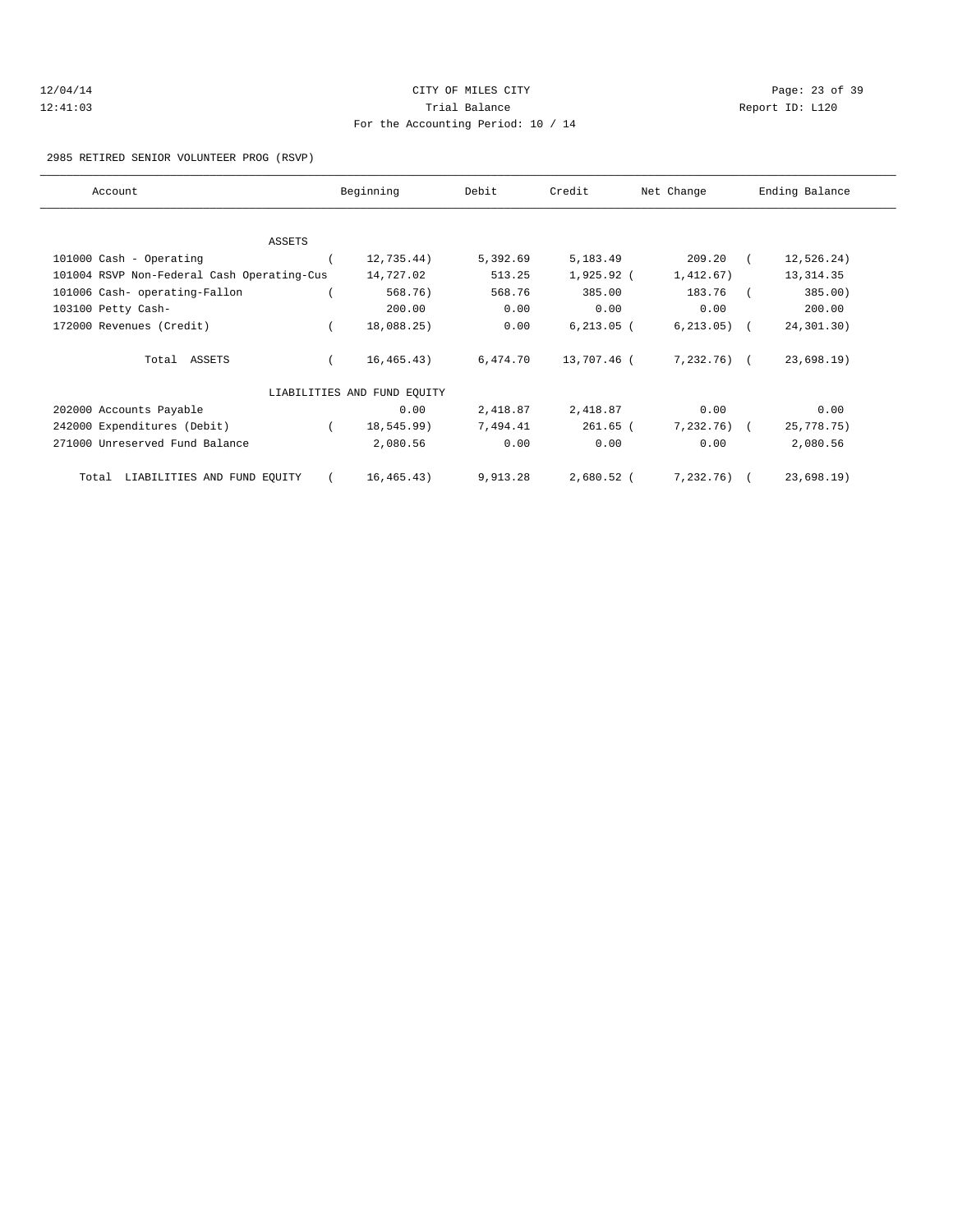# 12/04/14 Page: 24 of 39 12:41:03 Trial Balance Report ID: L120 For the Accounting Period: 10 / 14

### 4000 General Fund Capitol Improvement Fund

| Account                           |        | Beginning                   | Debit     | Credit      | Net Change   | Ending Balance |
|-----------------------------------|--------|-----------------------------|-----------|-------------|--------------|----------------|
|                                   |        |                             |           |             |              |                |
|                                   | ASSETS |                             |           |             |              |                |
| 101000 Cash - Operating           |        | 137,002.48                  | 0.00      | 29,975.00 ( | 29,975.00)   | 107,027.48     |
| 141000 Prepaid Expense            |        | 78,002.00                   | 0.00      | 0.00        | 0.00         | 78,002.00      |
| 172000 Revenues (Credit)          |        | 41.95)                      | 0.00      | 0.00        | 0.00         | 41.95)         |
| Total ASSETS                      |        | 214,962.53                  | 0.00      | 29,975.00 ( | 29,975.00)   | 184,987.53     |
|                                   |        | LIABILITIES AND FUND EQUITY |           |             |              |                |
| 202000 Accounts Payable           |        | 0.00                        | 29,975.00 | 29,975.00   | 0.00         | 0.00           |
| 242000 Expenditures (Debit)       |        | 0.00                        | 29,975.00 | 0.00(       | 29,975.00) ( | 29,975.00)     |
| 271000 Unreserved Fund Balance    |        | 214,962.53                  | 0.00      | 0.00        | 0.00         | 214,962.53     |
| Total LIABILITIES AND FUND EQUITY |        | 214,962.53                  | 59,950.00 | 29,975.00 ( | 29,975.00)   | 184,987.53     |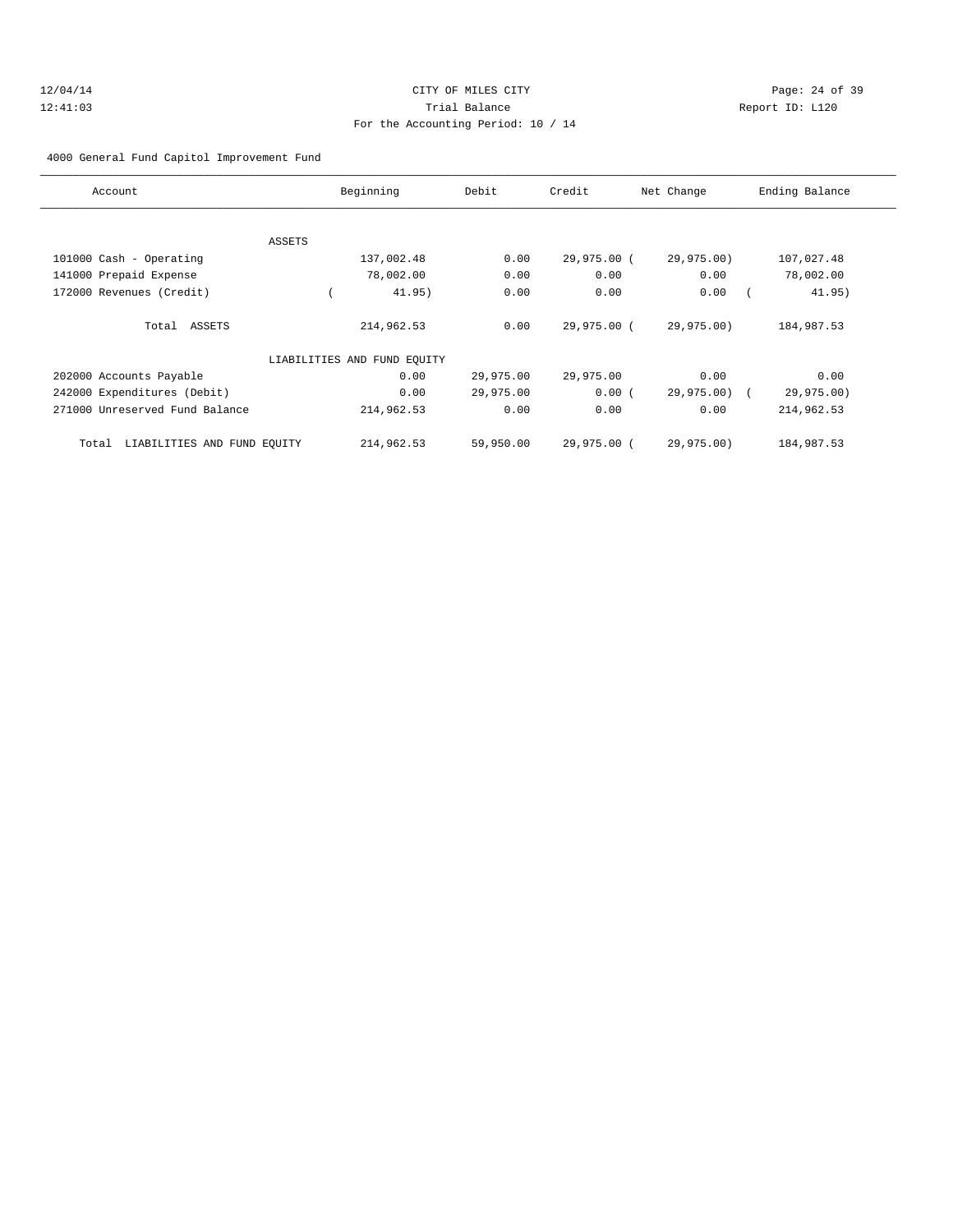# 12/04/14 Page: 25 of 39 12:41:03 Trial Balance Report ID: L120 For the Accounting Period: 10 / 14

4060 CAPITAL IMPROV-PUBLIC WORKS

| Account                              | Beginning                   | Debit    | Credit       | Net Change  | Ending Balance |
|--------------------------------------|-----------------------------|----------|--------------|-------------|----------------|
|                                      |                             |          |              |             |                |
| ASSETS                               |                             |          |              |             |                |
| 101000 Cash - Operating              | 72,978.08                   | 5,172.00 | 0.00         | 5,172.00    | 78,150.08      |
| 172000 Revenues (Credit)             | 1, 296.55)                  | 0.00     | $5,172.00$ ( | 5, 172, 00) | 6,468.55)      |
| Total ASSETS                         | 71,681.53                   | 5,172.00 | 5,172.00     | 0.00        | 71,681.53      |
|                                      | LIABILITIES AND FUND EQUITY |          |              |             |                |
| 271000 Unreserved Fund Balance       | 71,681.53                   | 0.00     | 0.00         | 0.00        | 71,681.53      |
| LIABILITIES AND FUND EQUITY<br>Total | 71,681.53                   | 0.00     | 0.00         | 0.00        | 71,681.53      |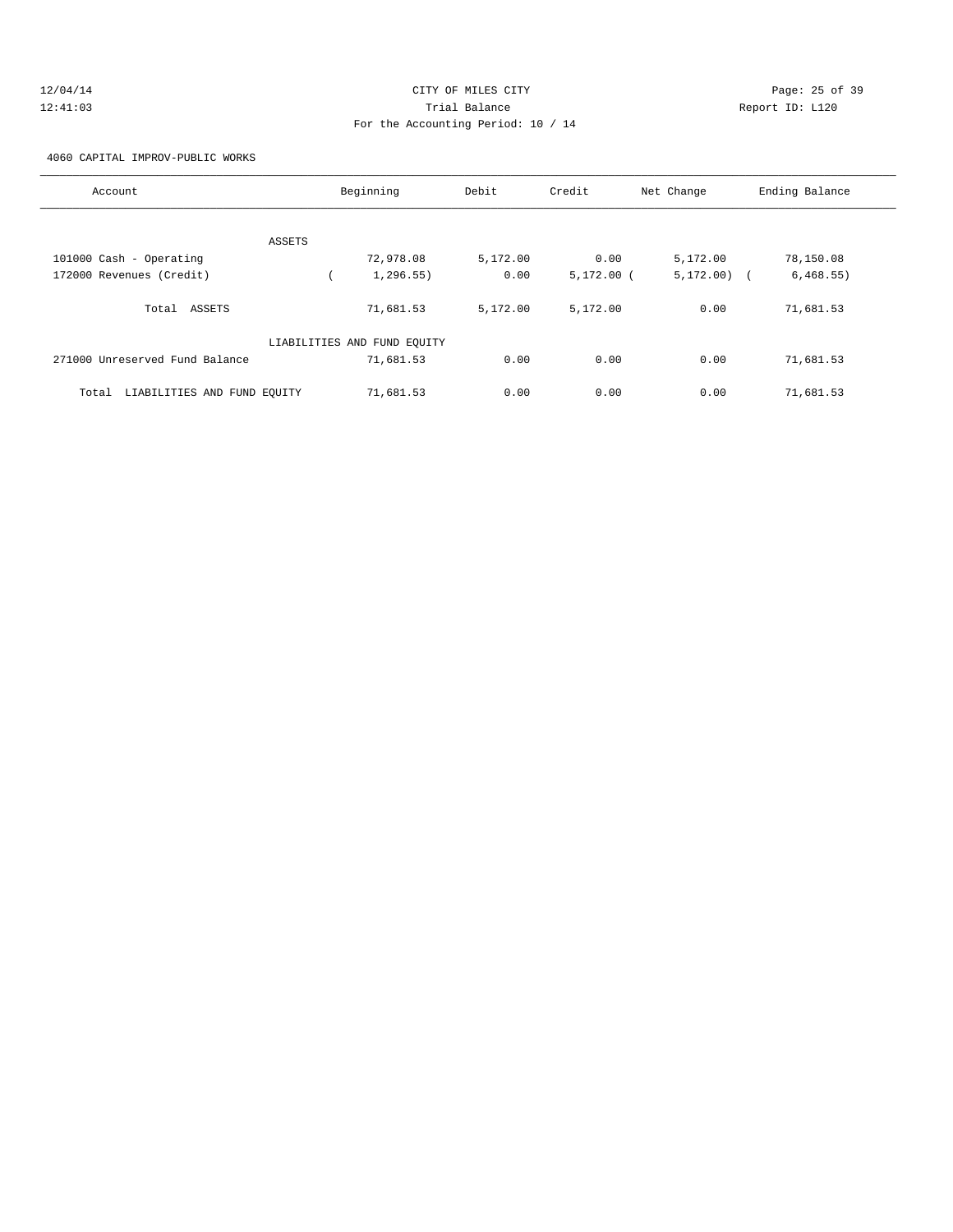## 12/04/14 Page: 26 of 39 12:41:03 Trial Balance Report ID: L120 For the Accounting Period: 10 / 14

#### 5210 WATER UTILITY

| Account                                                   | Beginning                   | Debit      | Credit        | Net Change       | Ending Balance            |
|-----------------------------------------------------------|-----------------------------|------------|---------------|------------------|---------------------------|
|                                                           |                             |            |               |                  |                           |
| ASSETS                                                    |                             |            |               |                  |                           |
| 101000 Cash - Operating                                   | 1,621,234.02                | 198,099.99 | 147,407.60    | 50,692.39        | 1,671,926.41              |
| 101010 Deposit Cash                                       | 53,800.00                   | 4,550.00   | 2,200.00      | 2,350.00         | 56,150.00                 |
| 102240 Cash - Replacement & Depreciation                  | 1,489,589.35                | 0.00       | 0.00          | 0.00             | 1,489,589.35              |
| 102250 Cash - System Devlopment Fees                      | 260, 153. 25                | 0.00       | 0.00          | 0.00             | 260, 153. 25              |
| 102270 Cash - Curb Stop Replacement Fee                   | 209,903.83                  | 3,727.18   | 2,054.60      | 1,672.58         | 211,576.41                |
| 102312 RevBnd/CurYearDebt-DNRC/CarbonTank                 | 52, 449.37                  | 11,454.38  | 0.00          | 11,454.38        | 63,903.75                 |
| 102313 RevBnd/CurYearDebt-DNRC/NE WtrLine                 | 41,131.50                   | 11,749.79  | 0.00          | 11,749.79        | 52,881.29                 |
| 102315 RevBnd/CurYearDebt-ARRA/NE Water Li                | 4,481.91                    | 1,493.96   | 0.00          | 1,493.96         | 5,975.87                  |
| 102322 RevBnd/Reserve-DNRC/CarbonTank                     | 153,009.00                  | 0.00       | 0.00          | 0.00             | 153,009.00                |
| 102323 RevBnd/Reserve-DNRC/NE WtrLine                     | 128,653.00                  | 0.00       | 0.00          | 0.00             | 128,653.00                |
| 102325 RevBnd/Reserve-ARRA B-NE Waterline                 | 18,245.00                   | 0.00       | 0.00          | 0.00             | 18,245.00                 |
| 103000 Petty Cash                                         | 330.00                      | 0.00       | 0.00          | 0.00             | 330.00                    |
| 122000 Accounts Receivable                                | 218, 175.81                 | 169,956.66 | 198,308.13 (  | 28, 351.47)      | 189,824.34                |
| 122020 Accounts Receivable-\$2.00 State Ass(              | 130.00)                     | 138.00     | 0.00          | 138.00           | 8.00                      |
| 172000 Revenues (Credit)<br>$\overline{ }$                | 646, 422.35)                | 0.00       | 167, 319.14 ( | 167, 319.14)     | 813,741.49)<br>$\sqrt{2}$ |
| 181000 Land                                               | 41,844.00                   | 0.00       | 0.00          | 0.00             | 41,844.00                 |
| 182000 Buildings                                          | 22,997.00                   | 0.00       | 0.00          | 0.00             | 22,997.00                 |
| 182100 Allowance for Depr - Buildings (Cre(               | 22,997.00)                  | 0.00       | 0.00          | 0.00             | 22,997.00)                |
| 186000 Machinery and Equipment                            | 378,485.70                  | 0.00       | 0.00          | 0.00             | 378,485.70                |
| 186100 Allowance for Depr - Machinery & Eq(               | 217,584.00)                 | 0.00       | 0.00          | 0.00             | 217,584.00)               |
| 188000 Const. Work in Progress-NE Wtr Line                | 1.42                        | 0.00       | 0.00          | 0.00             | 1.42                      |
| 189100 Source of Supply                                   | 3, 448, 234.49              | 0.00       | 0.00          | 0.00             | 3, 448, 234.49            |
| 189110 Allowance for Depreciation - Source(               | 432,197.00)                 | 0.00       | 0.00          | 0.00             | 432,197.00)<br>$\left($   |
| 189300 Treatment Plant                                    | 3,716,158.00                | 0.00       | 0.00          | 0.00             | 3,716,158.00              |
| 189310 Allowance for Depr - Treatment Plan( 1,781,483.00) |                             | 0.00       | 0.00          | 0.00             | (1, 781, 483.00)          |
| 189400 Transmission & Distribution                        | 12,951,364.97               | 0.00       | 0.00          | 0.00             | 12,951,364.97             |
| 189410 Allowance for Depr - Trans & Distri( 3,288,323.00) |                             | 0.00       | 0.00          | 0.00             | (3, 288, 323.00)          |
| Total ASSETS                                              | 18, 421, 105. 27            | 401,169.96 | 517,289.47 (  | 116, 119.51)     | 18,304,985.76             |
|                                                           | LIABILITIES AND FUND EQUITY |            |               |                  |                           |
| 202000 Accounts Payable                                   | 69, 385. 37                 | 57,279.83  | 57, 279.83    | 0.00             | 69,385.37                 |
| 214000 Deposits Payable                                   | 53,649.50                   | 2,200.00   | 4,550.00      | 2,350.00         | 55,999.50                 |
| 214010 Refunds Payable<br>$\left($                        | 623.79)                     | 354.34     | 447.34        | 93.00            | 530.79)                   |
| 231000 BONDS PAYABLE                                      | 4,983,000.00                | 0.00       | 0.00          | 0.00             | 4,983,000.00              |
| 238000 Other Post Employment Benefits                     | 28,280.00                   | 0.00       | 0.00          | 0.00             | 28,280.00                 |
| 239000 Compensated Absences Payable                       | 80,052.00                   | 0.00       | 0.00          | 0.00             | 80,052.00                 |
| 242000 Expenditures (Debit)<br>$\left($                   | $334, 110.33)$              | 119,576.89 | 1,014.38 (    | $118, 562.51)$ ( | 452,672.84)               |
| 250300 Reserve Revenue Bond - Current Debt                | 323, 303.85                 | 0.00       | 0.00          | 0.00             | 323,303.85                |
| 250500 Reserve - System Dev Fees                          | 171,098.25                  | 0.00       | 0.00          | 0.00             | 171,098.25                |
| 250600 Reserve for Replacement & Depreciat                | 1,351,889.30                | 0.00       | 0.00          | 0.00             | 1,351,889.30              |
| 272000 Unreserved Retained Earnings                       | 11,695,181.12               | 0.00       | 0.00          | 0.00             | 11,695,181.12             |
| Total LIABILITIES AND FUND EQUITY                         | 18,421,105.27               | 179,411.06 | 63,291.55 (   | 116,119.51)      | 18,304,985.76             |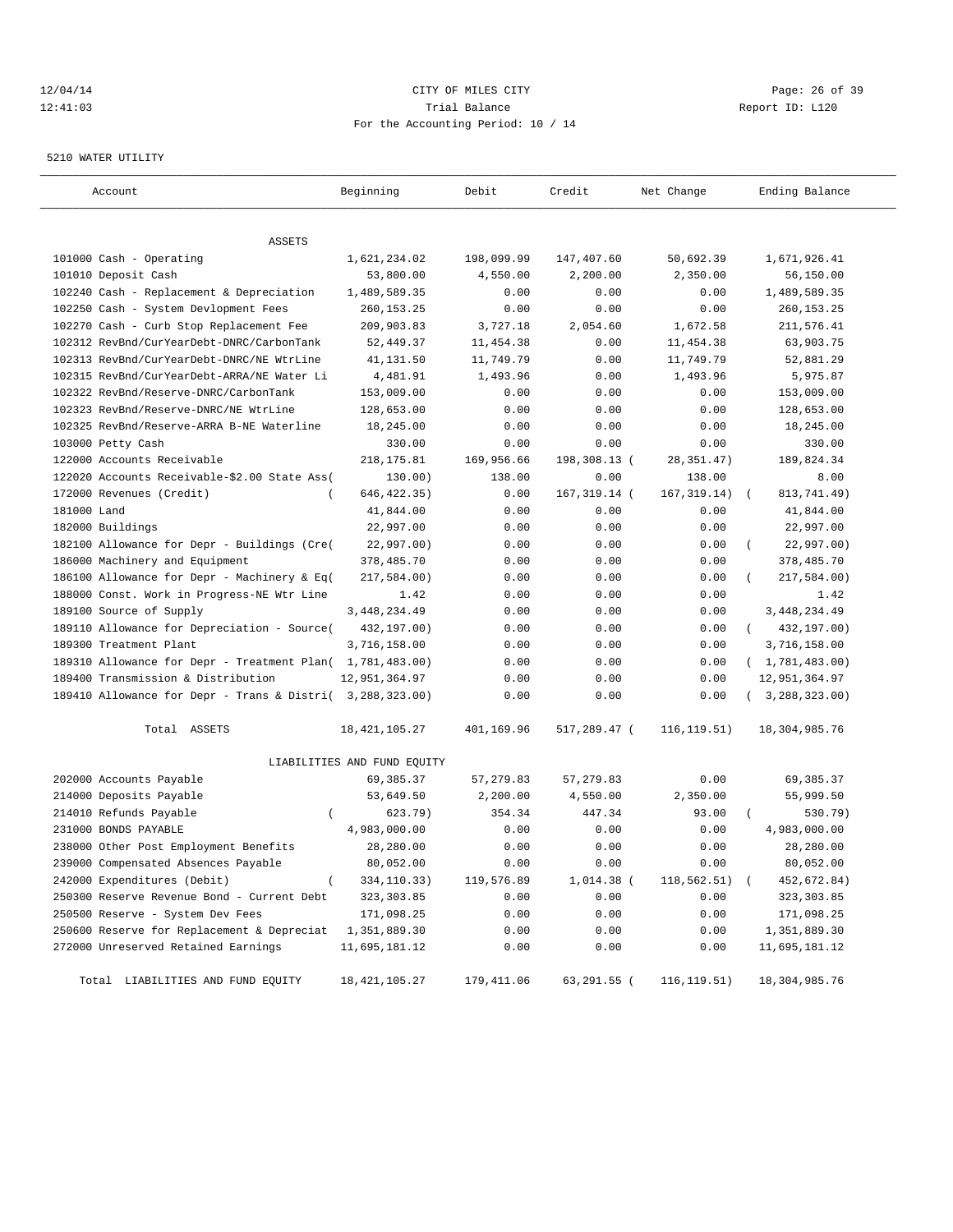# 12/04/14 Page: 27 of 39 12:41:03 Trial Balance Report ID: L120 For the Accounting Period: 10 / 14

## 5310 SEWER UTILITY

| Account                                     | Beginning                   | Debit      | Credit       | Net Change | Ending Balance             |
|---------------------------------------------|-----------------------------|------------|--------------|------------|----------------------------|
|                                             |                             |            |              |            |                            |
| ASSETS                                      |                             |            |              |            |                            |
| 101000 Cash - Operating                     | 528,585.87                  | 96,541.57  | 67, 743.52   | 28,798.05  | 557,383.92                 |
| 102240 Cash - Replacement & Depreciation    | 195,098.39                  | 0.00       | 0.00         | 0.00       | 195,098.39                 |
| 102250 Cash - System Devlopment Fees        | 131,850.91                  | 0.00       | 0.00         | 0.00       | 131,850.91                 |
| 102280 WWtr Treatment Plant-Phase I Constr  | 575,694.46                  | 0.00       | 0.00         | 0.00       | 575,694.46                 |
| 102316 RevBnd/CurYearDebt-Phase 1 Haynes L  | 125, 471.44                 | 8,452.50   | 0.00         | 8,452.50   | 133,923.94                 |
| 102390 REV BOND/RESERVE-Sewer Phase 1       | 101,735.00                  | 0.00       | 0.00         | 0.00       | 101,735.00                 |
| 122000 Accounts Receivable                  | 108,910.50                  | 91,009.55  | 95,072.52 (  | 4,062.97)  | 104,847.53                 |
| 172000 Revenues (Credit)                    | 283, 299. 31)               | 72.62      | 92,551.22 (  | 92,478.60) | 375, 777.91)<br>$\sqrt{2}$ |
| 181000 Land                                 | 2.00                        | 0.00       | 0.00         | 0.00       | 2.00                       |
| 186000 Machinery and Equipment              | 600,909.18                  | 0.00       | 0.00         | 0.00       | 600,909.18                 |
| 186100 Allowance for Depr - Machinery & Eq( | 344,225.00)                 | 0.00       | 0.00         | 0.00       | 344,225.00)                |
| 188000 Const. Work in Progress-NE Wtr Line  | 1,625,790.72                | 0.00       | 0.00         | 0.00       | 1,625,790.72               |
| 189300 Treatment Plant                      | 2,928,761.61                | 0.00       | 0.00         | 0.00       | 2,928,761.61               |
| 189310 Allowance for Depr - Treatment Plan( | 1,235,318.00)               | 0.00       | 0.00         | 0.00       | (1, 235, 318.00)           |
| 189400 Transmission & Distribution          | 4,028,819.40                | 0.00       | 0.00         | 0.00       | 4,028,819.40               |
| 189410 Allowance for Depr - Trans & Distri( | 1,205,307.00)               | 0.00       | 0.00         | 0.00       | 1, 205, 307.00             |
| Total ASSETS                                | 7,883,480.17                | 196,076.24 | 255,367.26 ( | 59,291.02) | 7,824,189.15               |
|                                             | LIABILITIES AND FUND EQUITY |            |              |            |                            |
| 202000 Accounts Payable                     | 0.00                        | 16,131.01  | 16, 131.01   | 0.00       | 0.00                       |
| 231300 Bonds Pay 1979 Issue                 | 1,396,000.00                | 0.00       | 0.00         | 0.00       | 1,396,000.00               |
| 238000 Other Post Employment Benefits       | 20,235.00                   | 0.00       | 0.00         | 0.00       | 20,235.00                  |
| 239000 Compensated Absences Payable         | 58,969.00                   | 0.00       | 0.00         | 0.00       | 58,969.00                  |
| 242000 Expenditures (Debit)                 | 300,637.66)                 | 60,059.71  | 768.69 (     | 59,291.02) | 359,928.68)                |
| 250500 Reserve - System Dev Fees            | 82,925.91                   | 0.00       | 0.00         | 0.00       | 82,925.91                  |
| 250600 Reserve for Replacement & Depreciat  | 1,666,491.83                | 0.00       | 0.00         | 0.00       | 1,666,491.83               |
| 272000 Unreserved Retained Earnings         | 4,959,496.09                | 0.00       | 0.00         | 0.00       | 4,959,496.09               |
| LIABILITIES AND FUND EQUITY<br>Total        | 7,883,480.17                | 76,190.72  | 16,899.70 (  | 59,291.02) | 7,824,189.15               |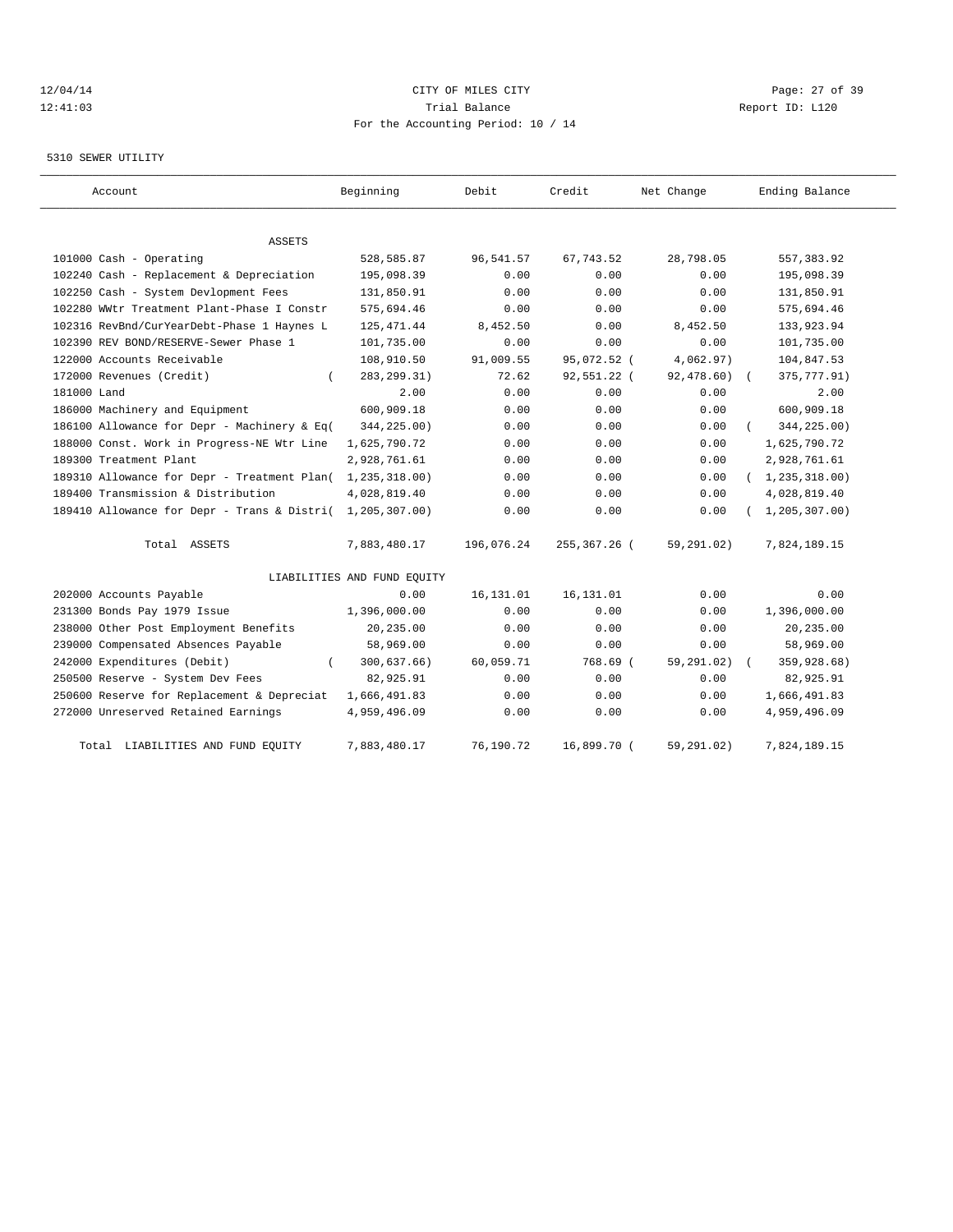# 12/04/14 Page: 28 of 39 12:41:03 Trial Balance Report ID: L120 For the Accounting Period: 10 / 14

5510 AMBULANCE FUND

| Account                                     |          | Beginning                   | Debit      | Credit        | Net Change     |            | Ending Balance |
|---------------------------------------------|----------|-----------------------------|------------|---------------|----------------|------------|----------------|
| <b>ASSETS</b>                               |          |                             |            |               |                |            |                |
| 101000 Cash - Operating                     |          | 317,636.73)                 | 45,956.22  | 37, 455.26    | 8,500.96       |            | 309, 135. 77)  |
| 113211 Taxes Receivable - Real 2011         |          | 19.68                       | 0.00       | 0.00          | 0.00           |            | 19.68          |
| 113212 Taxes Receivable- Real 2012          |          | 0.50                        | 0.00       | 0.00          | 0.00           |            | 0.50           |
| 113213 Tax Receivables Real-2013            |          | 88.85                       | 0.00       | $20.22$ (     | 20.22)         |            | 68.63          |
| 113214 Taxes Receivable- Real 2014          |          | 0.00                        | 6,833.55   | 210.50        | 6,623.05       |            | 6,623.05       |
| 115208 Taxes Receivable - Personal 2008     |          | 0.12                        | 0.00       | 0.00          | 0.00           |            | 0.12           |
| 115212 Taxes Receivable Personal 2012       |          | 0.02                        | 0.00       | 0.00          | 0.00           |            | 0.02           |
| 115214 Taxes Receivable Personal 2014       |          | 17.56                       | 0.00       | $2.00$ (      | 2.00)          |            | 15.56          |
| 116000 Protested Taxes Receivable - Reals ( |          | 5.97)                       | 0.00       | 0.00          | 0.00           |            | 5.97)          |
| 122000 Accounts Receivable                  |          | 247, 443.46                 | 60,057.06  | 79,813.05 (   | 19,755.99)     |            | 227,687.47     |
| 122100 Acct Receivable                      | $\left($ | 177, 105.67)                | 0.00       | 0.00          | 0.00           |            | 177, 105.67)   |
| 172000 Revenues (Credit)                    |          | 273, 774.56)                | 5,065.30   | $62,483.64$ ( | 57, 418.34)    | $\sqrt{2}$ | 331,192.90)    |
| 186000 Machinery and Equipment              |          | 372,186.93                  | 0.00       | 0.00          | 0.00           |            | 372,186.93     |
| 186100 Allowance for Depr - Machinery & Eq( |          | 211, 306.00)                | 0.00       | 0.00          | 0.00           |            | 211, 306.00)   |
| Total ASSETS                                |          | 360,071.81)                 | 117,912.13 | 179,984.67 (  | $62,072.54)$ ( |            | 422, 144.35)   |
|                                             |          | LIABILITIES AND FUND EQUITY |            |               |                |            |                |
| 202000 Accounts Payable                     |          | 0.00                        | 12,272.32  | 12, 272.32    | 0.00           |            | 0.00           |
| 223100 Deferred Revenue - Real Prop Taxes ( |          | 97.77)                      | 230.72     | 6,833.55      | 6,602.83       |            | 6,505.06       |
| 223200 Deferred Revenue - Pers Prop Taxes ( |          | 3.67)                       | 2.00       | 0.00(         | $2.00$ $($     |            | 5.67)          |
| 235000 CONTRACTS/NOTES/LOANS PAYABLE        |          | 65, 314.26                  | 0.00       | 0.00          | 0.00           |            | 65, 314.26     |
| 238000 Other Post Employment Benefits       |          | 16,024.00                   | 0.00       | 0.00          | 0.00           |            | 16,024.00      |
| 239000 Compensated Absences Payable         |          | 27,037.00                   | 0.00       | 0.00          | 0.00           |            | 27,037.00      |
| 242000 Expenditures (Debit)                 |          | 243,620.91)                 | 68,673.37  | 0.00(         | 68,673.37)     |            | 312, 294. 28)  |
| 272000 Unreserved Retained Earnings         |          | 224,724.72)                 | 0.00       | 0.00          | 0.00           |            | 224,724.72)    |
| Total LIABILITIES AND FUND EQUITY           |          | 360,071.81)                 | 81, 178.41 | 19,105.87 (   | 62,072.54)     |            | 422, 144. 35)  |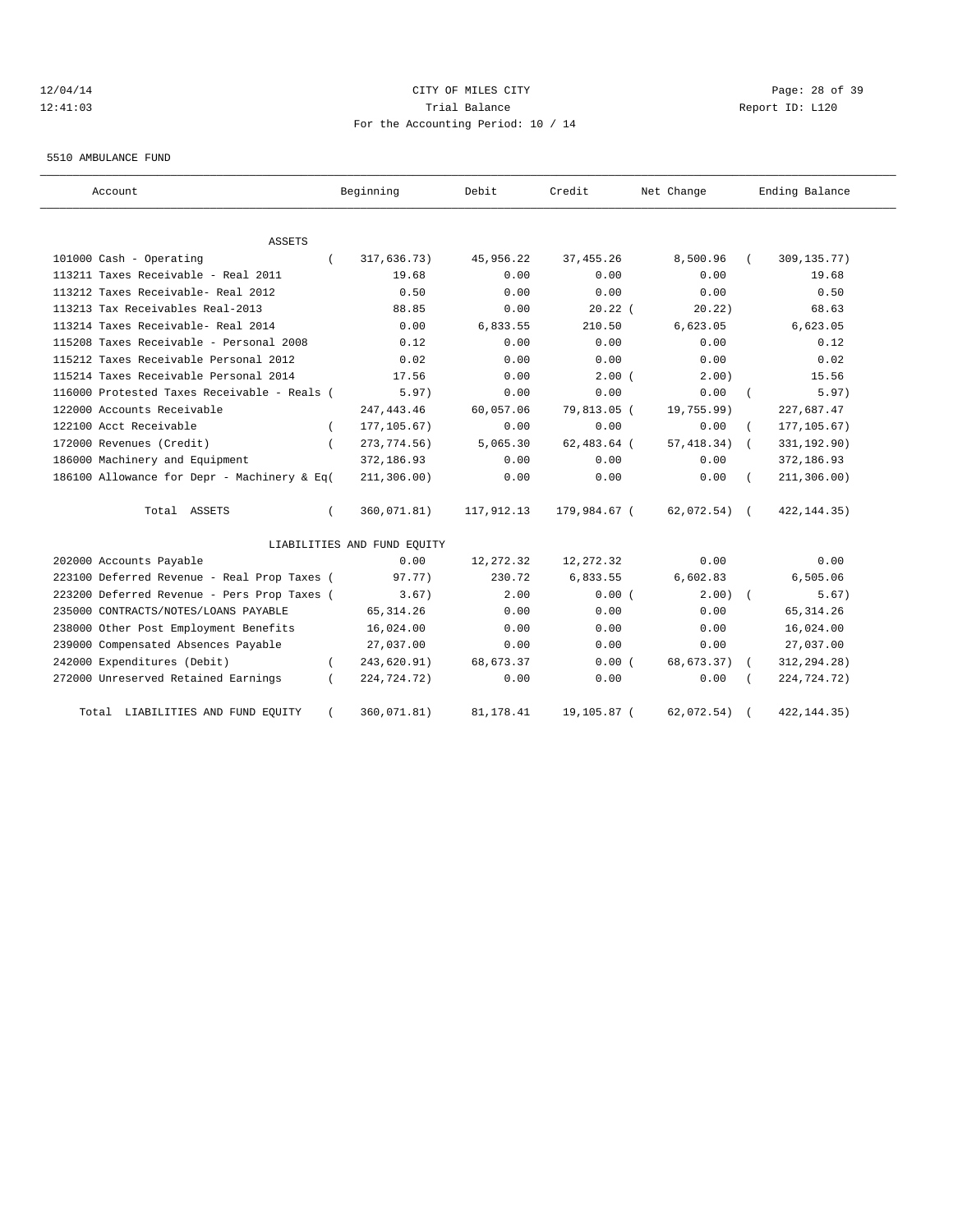# 12/04/14 Page: 29 of 39 12:41:03 Trial Balance Report ID: L120 For the Accounting Period: 10 / 14

5610 AIRPORT OPERATING

| Account                                           | Beginning                   | Debit       | Credit      | Net Change   | Ending Balance      |
|---------------------------------------------------|-----------------------------|-------------|-------------|--------------|---------------------|
| <b>ASSETS</b>                                     |                             |             |             |              |                     |
| 101000 Cash - Operating<br>$\left($               | 2,824.67)                   | 51, 373. 23 | 23, 295.97  | 28,077.26    | 25, 252.59          |
| 101100 Cash-FAA Grant/St Loan-2008                | 6,673.74                    | 0.00        | 0.00        | 0.00         | 6,673.74            |
| 102230 Cash - Surplus/Credit Card Acct            | 100.00                      | 19,513.46   | 16, 197. 29 | 3, 316, 17   | 3,416.17            |
| 103000 Petty Cash                                 | 100.00                      | 0.00        | 0.00        | 0.00         | 100.00              |
| 113211 Taxes Receivable - Real 2011               | 11.57                       | 0.00        | 0.00        | 0.00         | 11.57               |
| 113212 Taxes Receivable- Real 2012                | 0.75                        | 0.00        | 0.00        | 0.00         | 0.75                |
| 113213 Tax Receivables Real-2013                  | 133.27                      | 0.00        | 30.33(      | 30.33)       | 102.94              |
| 113214 Taxes Receivable- Real 2014                | 0.00                        | 10,250.32   | 315.75      | 9,934.57     | 9,934.57            |
| 115208 Taxes Receivable - Personal 2008           | 0.19                        | 0.00        | 0.00        | 0.00         | 0.19                |
| 115212 Taxes Receivable Personal 2012             | 0.01                        | 0.00        | 0.00        | 0.00         | 0.01                |
| 115213 Taxes Receivable Personal 2013<br>$\left($ | 0.02)                       | 0.00        | 0.00        | 0.00         | 0.02)               |
| 115214 Taxes Receivable Personal 2014             | 26.33                       | 0.00        | 3.00(       | 3.00)        | 23.33               |
| 116000 Protested Taxes Receivable - Reals (       | 18.13)                      | 0.00        | 0.00        | 0.00         | 18.13)              |
| 132000 Due From Government (Short Term)           | 117,638.00                  | 0.00        | 0.00        | 0.00         | 117,638.00          |
| 141000 Prepaid Expense                            | 4,500.00                    | 0.00        | 0.00        | 0.00         | 4,500.00            |
| 172000 Revenues (Credit)<br>$\left($              | 314,012.77)                 | 0.00        | 54,434.05 ( | 54, 434, 05) | 368,446.82)         |
| 181000 Land                                       | 19,983.00                   | 0.00        | 0.00        | 0.00         | 19,983.00           |
| 182000 Buildings                                  | 677,537.00                  | 0.00        | 0.00        | 0.00         | 677,537.00          |
| 182100 Allowance for Depr - Buildings (Cre(       | 337,537.00)                 | 0.00        | 0.00        | 0.00         | 337,537.00)         |
| 184000 Improvements Other Than Buildings          | 8,543,759.48                | 0.00        | 0.00        | 0.00         | 8,543,759.48        |
| 184100 Allowance for Depr - Imp Other Than(       | 2, 207, 093.00              | 0.00        | 0.00        | 0.00         | (2, 207, 093.00)    |
| 186000 Machinery and Equipment                    | 836, 463.59                 | 0.00        | 0.00        | 0.00         | 836, 463.59         |
| 186100 Allowance for Depr - Machinery & Eq(       | 313,582.00)                 | 0.00        | 0.00        | 0.00         | 313,582.00)         |
| 188000 Const. Work in Progress-NE Wtr Line        | 27,005.00                   | 0.00        | 0.00        | 0.00         | 27,005.00           |
| Total ASSETS                                      | 7,058,864.34                | 81,137.01   | 94,276.39 ( | 13, 139. 38) | 7,045,724.96        |
|                                                   | LIABILITIES AND FUND EQUITY |             |             |              |                     |
| 202000 Accounts Payable                           | 38,128.00                   | 16,381.35   | 16,503.35   | 122.00       | 38,250.00           |
| 223100 Deferred Revenue - Real Prop Taxes (       | 146.64)                     | 346.08      | 10,250.32   | 9,904.24     | 9,757.60            |
| 223200 Deferred Revenue - Pers Prop Taxes (       | 5.51)                       | 3.00        | 0.00(       | 3.00)        | 8.51)<br>$\sqrt{ }$ |
| 235150 LTrm Pay/MT Aeronautics                    | 19,684.00                   | 0.00        | 0.00        | 0.00         | 19,684.00           |
| 238000 Other Post Employment Benefits             | 7,870.00                    | 0.00        | 0.00        | 0.00         | 7,870.00            |
| 239000 Compensated Absences Payable               | 3,693.00                    | 0.00        | 0.00        | 0.00         | 3,693.00            |
| 242000 Expenditures (Debit)<br>$\left($           | 247, 367.85)                | 23, 295.97  | 133.35 (    | 23, 162.62)  | 270,530.47)         |
| 250600 Reserve for Replacement & Depreciat        | 18,913.67                   | 0.00        | 0.00        | 0.00         | 18,913.67           |
| 272000 Unreserved Retained Earnings               | 7,218,095.67                | 0.00        | 0.00        | 0.00         | 7,218,095.67        |
| Total LIABILITIES AND FUND EQUITY                 | 7,058,864.34                | 40,026.40   | 26,887.02 ( | 13, 139. 38) | 7,045,724.96        |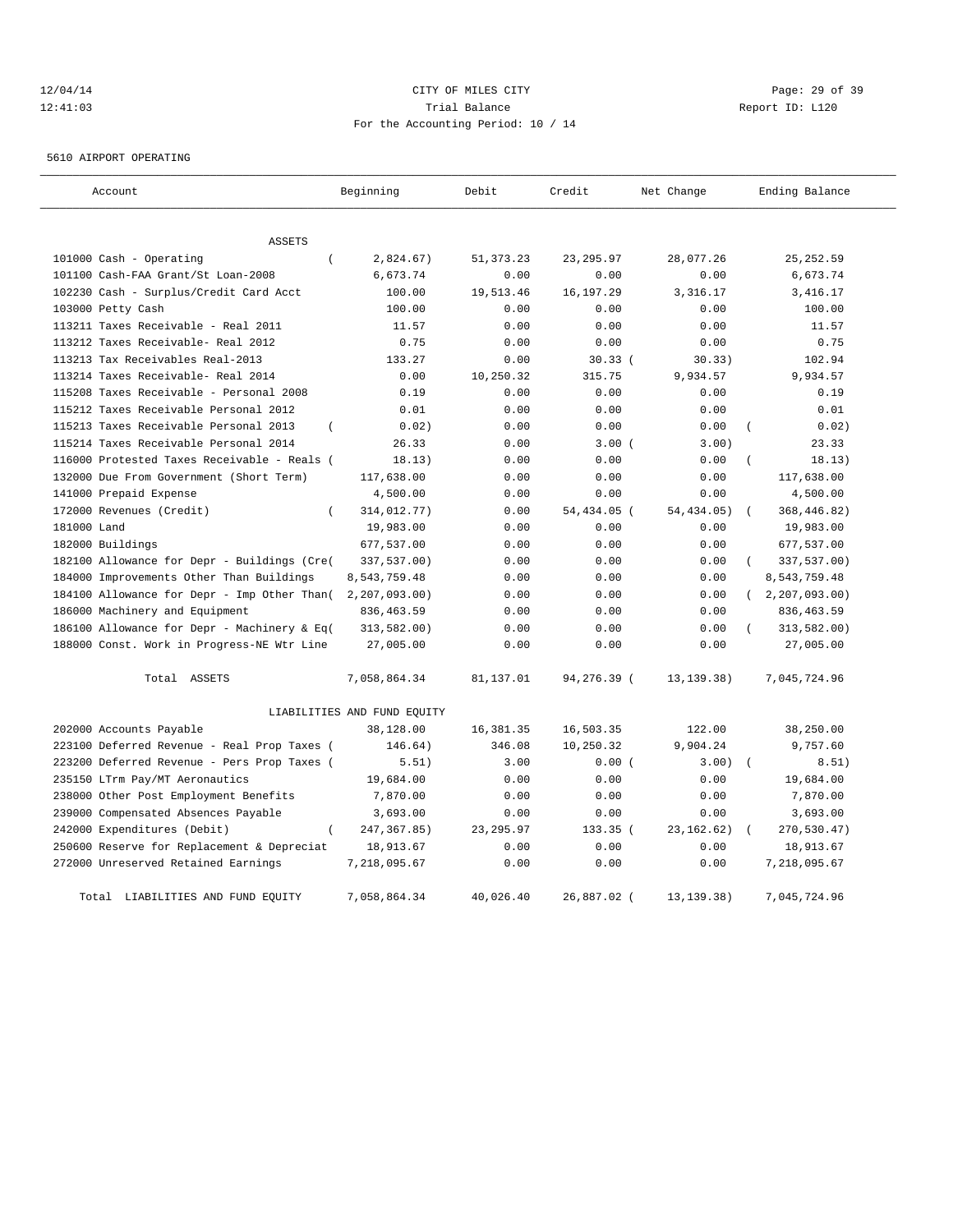# 12/04/14 Page: 30 of 39 12:41:03 Trial Balance Report ID: L120 For the Accounting Period: 10 / 14

#### 6040 PUBLIC WORKS

| Account                              | Beginning                   | Debit     | Credit      | Net Change    | Ending Balance |
|--------------------------------------|-----------------------------|-----------|-------------|---------------|----------------|
|                                      |                             |           |             |               |                |
| <b>ASSETS</b>                        |                             |           |             |               |                |
| 101000 Cash - Operating              | 128,735.51                  | 0.00      | 10,763.96 ( | 10,763.96)    | 117,971.55     |
| 172000 Revenues (Credit)             | 37,984.18)                  | 0.00      | 0.00        | 0.00          | 37,984.18)     |
| Total ASSETS                         | 90,751.33                   | 0.00      | 10,763.96 ( | 10,763.96)    | 79,987.37      |
|                                      | LIABILITIES AND FUND EQUITY |           |             |               |                |
| 202000 Accounts Payable              | 0.00                        | 955.39    | 955.39      | 0.00          | 0.00           |
| 239000 Compensated Absences Payable  | 13,041.00                   | 0.00      | 0.00        | 0.00          | 13,041.00      |
| 242000 Expenditures (Debit)          | 35, 391.90)                 | 10,763.96 | 0.00(       | $10,763.96$ ( | 46, 155.86)    |
| 271000 Unreserved Fund Balance       | 16,366.78                   | 0.00      | 0.00        | 0.00          | 16,366.78      |
| 272000 Unreserved Retained Earnings  | 96,735.45                   | 0.00      | 0.00        | 0.00          | 96,735.45      |
| LIABILITIES AND FUND EQUITY<br>Total | 90,751.33                   | 11,719.35 | 955.39(     | 10,763.96)    | 79,987.37      |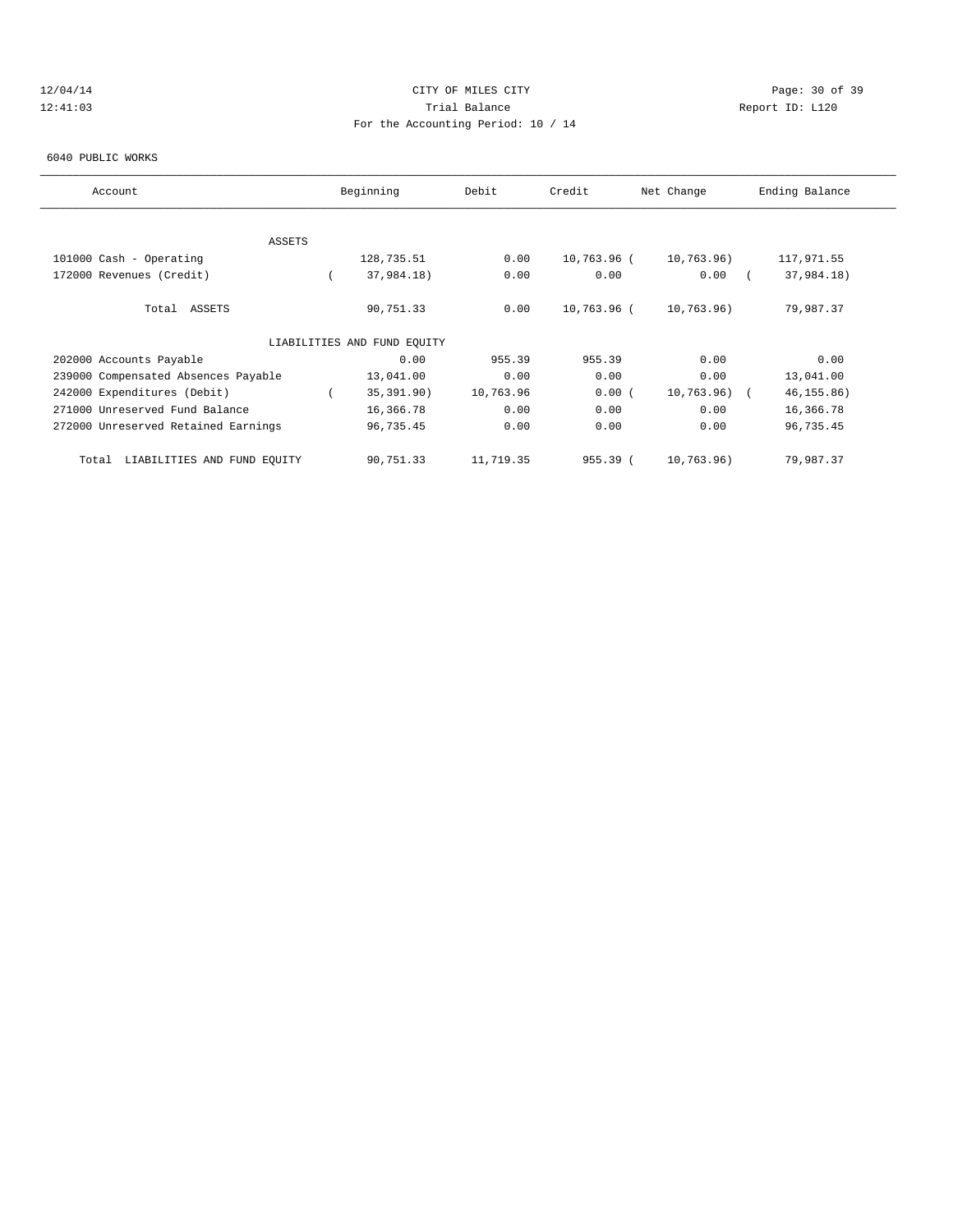# 12/04/14 Page: 31 of 39 12:41:03 Trial Balance Report ID: L120 For the Accounting Period: 10 / 14

# 7370 TBID

| Account                              | Beginning                   | Debit      | Credit      | Net Change | Ending Balance |
|--------------------------------------|-----------------------------|------------|-------------|------------|----------------|
|                                      |                             |            |             |            |                |
| ASSETS                               |                             |            |             |            |                |
| 101000 Cash - Operating              | 1,569.00                    | 21,552.53  | 23,121.53 ( | 1,569.00)  | 0.00           |
| Total ASSETS                         | 1,569.00                    | 21,552.53  | 23,121.53 ( | 1,569.00)  | 0.00           |
|                                      | LIABILITIES AND FUND EQUITY |            |             |            |                |
| 202000 Accounts Payable              | 0.00                        | 23, 121.53 | 23, 121.53  | 0.00       | 0.00           |
| 212500 Due to Others                 | 1,569.00                    | 23, 121.53 | 21,552.53 ( | 1,569.00   | 0.00           |
| LIABILITIES AND FUND EQUITY<br>Total | 1,569.00                    | 46,243.06  | 44,674.06 ( | 1,569.00)  | 0.00           |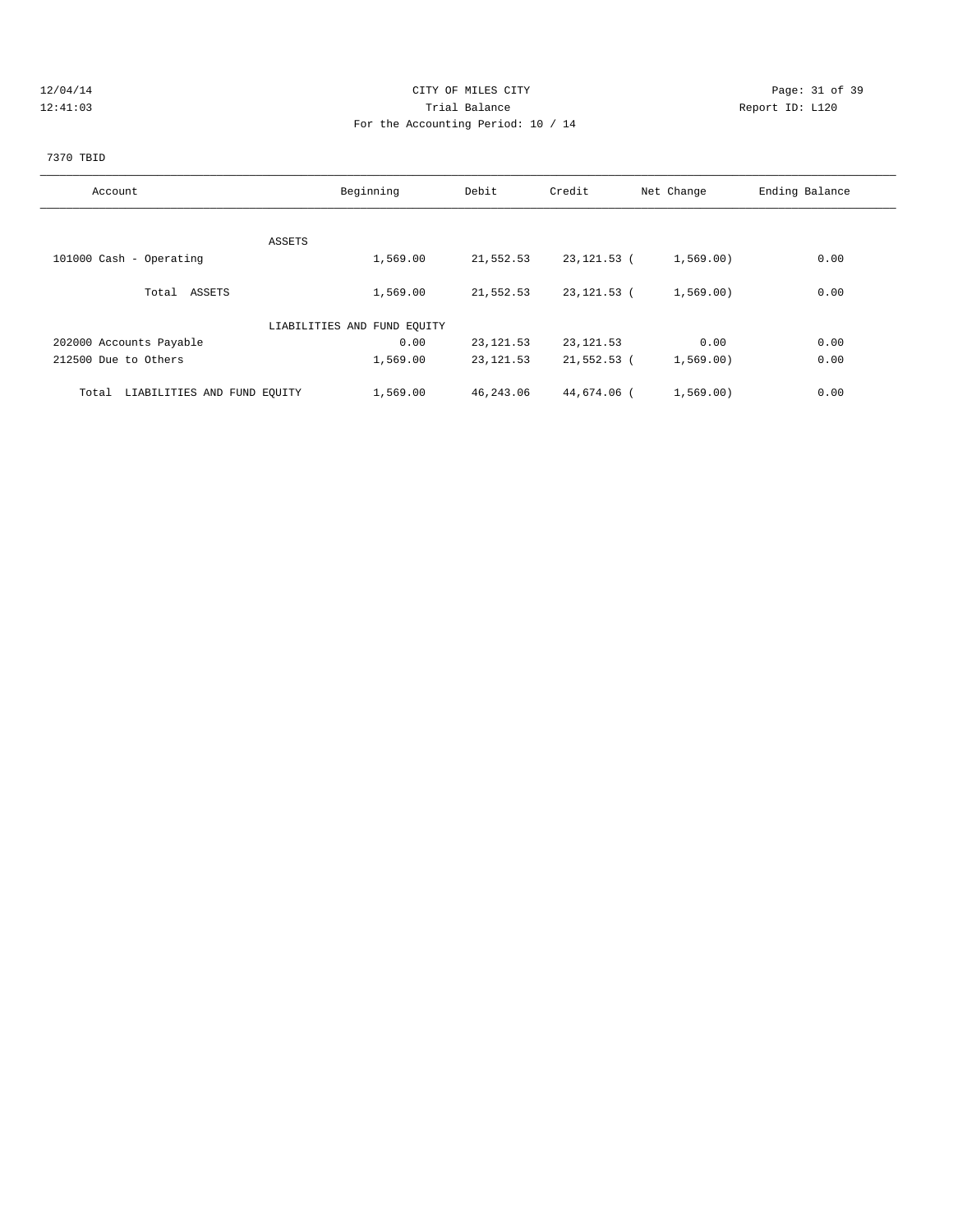7467 Law Enforcement Academy Surcharge

| Account                                   | Beginning                   | Debit  | Credit | Net Change | Ending Balance |
|-------------------------------------------|-----------------------------|--------|--------|------------|----------------|
| ASSETS                                    |                             |        |        |            |                |
| 101000 Cash - Operating                   | 0.00                        | 749.00 | 0.00   | 749.00     | 749.00         |
| ASSETS<br>Total                           | 0.00                        | 749.00 | 0.00   | 749.00     | 749.00         |
|                                           | LIABILITIES AND FUND EQUITY |        |        |            |                |
| 212200 Due to Federal, Soc Sec & Medicare | 0.00                        | 0.00   | 749.00 | 749.00     | 749.00         |
| LIABILITIES AND FUND EQUITY<br>Total      | 0.00                        | 0.00   | 749.00 | 749.00     | 749.00         |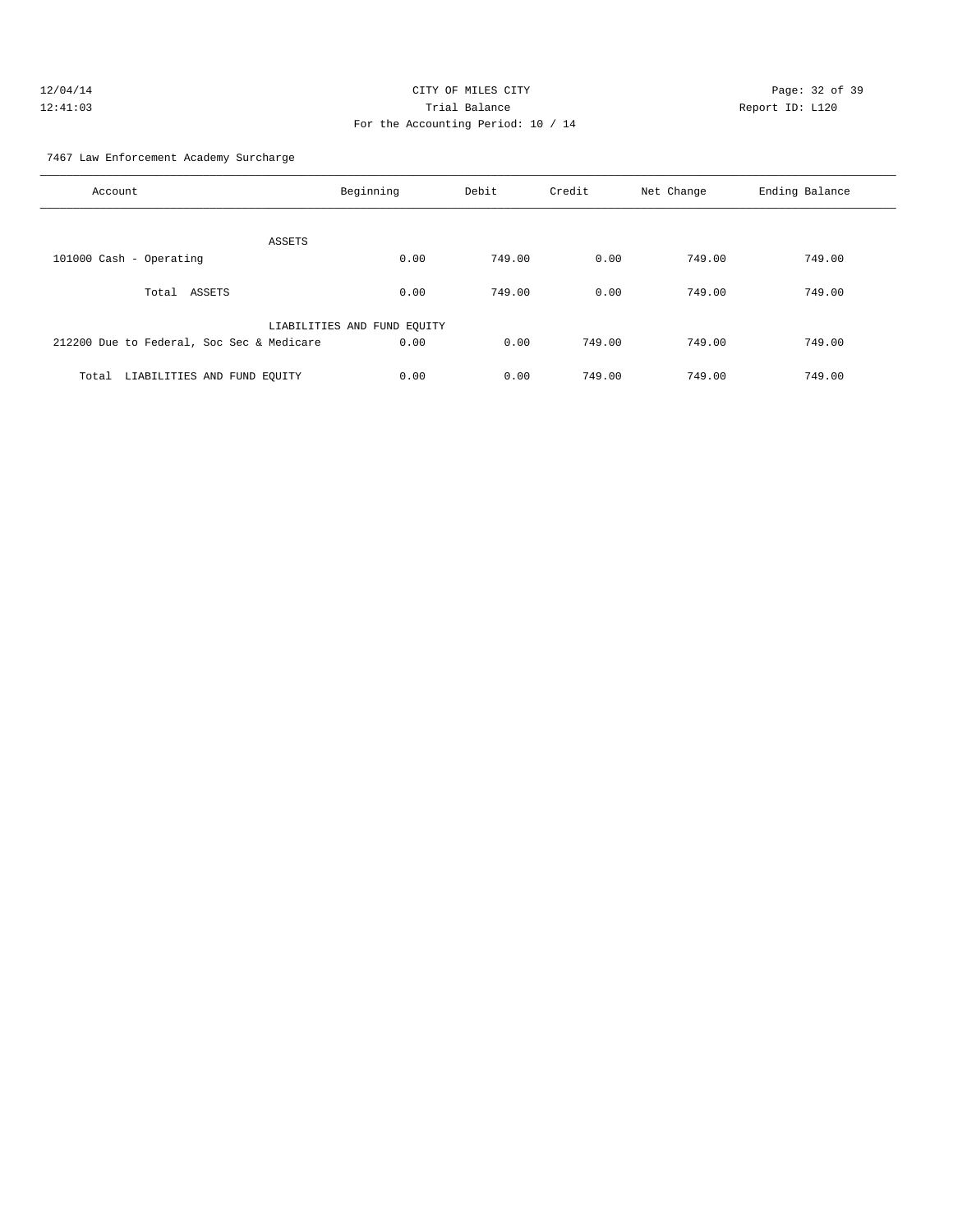| 12/04/14 | CITY OF MILES CITY                 |                 | Page: 33 of 39 |
|----------|------------------------------------|-----------------|----------------|
| 12:41:03 | Trial Balance                      | Report ID: L120 |                |
|          | For the Accounting Period: 10 / 14 |                 |                |

7471 CIVIL LEGAL ASSIST/VICTIM DOM VIOLENCE PROG

| Account                              | Beginning                   | Debit    | Credit   | Net Change | Ending Balance |
|--------------------------------------|-----------------------------|----------|----------|------------|----------------|
| ASSETS                               |                             |          |          |            |                |
| 101000 Cash - Operating              | 0.00                        | 1,638.00 | 0.00     | 1,638.00   | 1,638.00       |
| ASSETS<br>Total                      | 0.00                        | 1,638.00 | 0.00     | 1,638.00   | 1,638.00       |
|                                      | LIABILITIES AND FUND EQUITY |          |          |            |                |
| 212500 Due to Others                 | 0.00                        | 0.00     | 1,638.00 | 1,638.00   | 1,638.00       |
| LIABILITIES AND FUND EQUITY<br>Total | 0.00                        | 0.00     | 1,638.00 | 1,638.00   | 1,638.00       |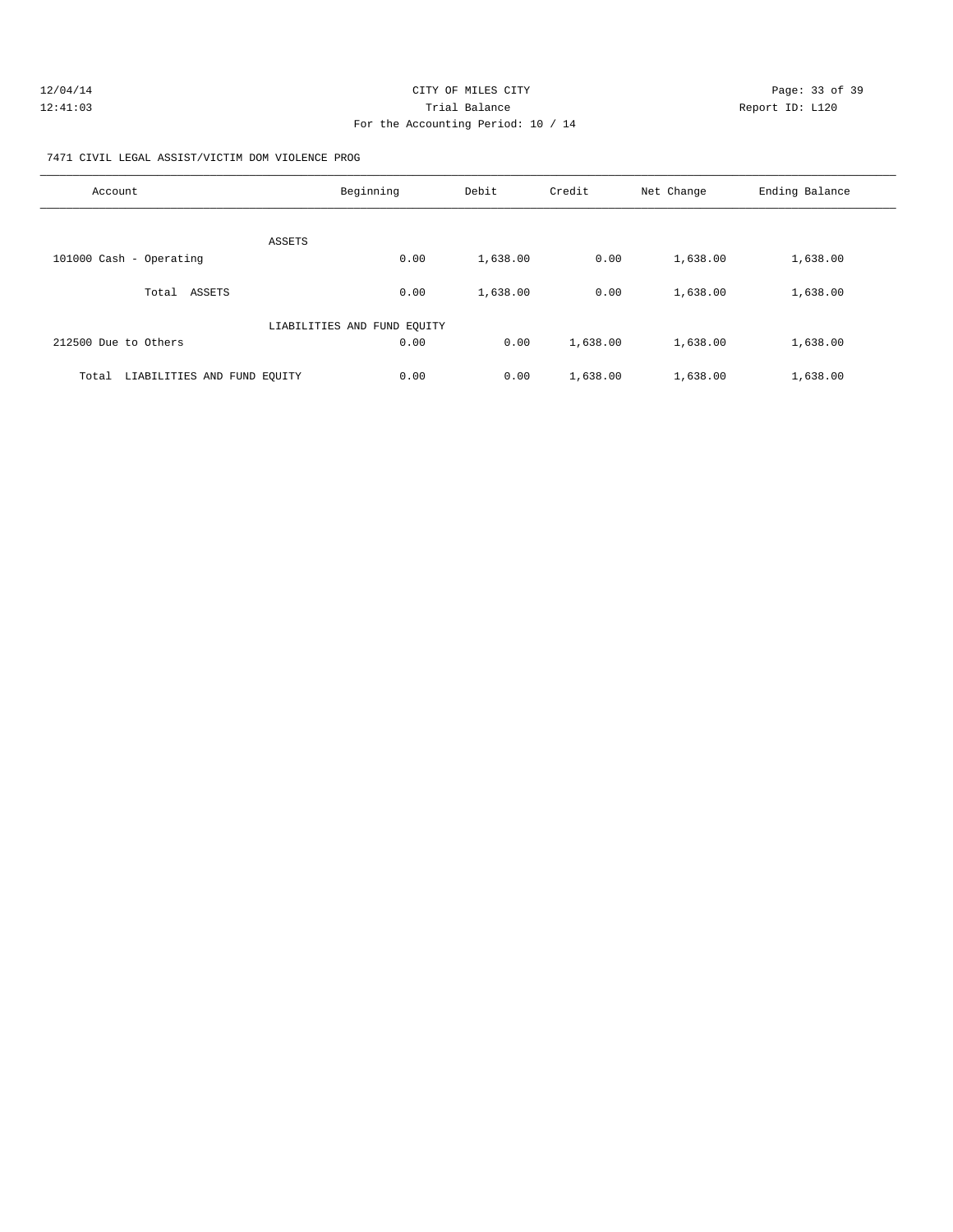# 12/04/14 Page: 34 of 39 12:41:03 Trial Balance Report ID: L120 For the Accounting Period: 10 / 14

7910 PAYROLL FUND

| Account                                   | Beginning                   | Debit       | Credit       | Net Change   | Ending Balance |  |
|-------------------------------------------|-----------------------------|-------------|--------------|--------------|----------------|--|
|                                           |                             |             |              |              |                |  |
| <b>ASSETS</b>                             |                             |             |              |              |                |  |
| 101000 Cash - Operating                   | 124,858.16                  | 435,112.48  | 468,765.06 ( | 33,652.58)   | 91,205.58      |  |
|                                           |                             |             |              |              |                |  |
| Total ASSETS                              | 124,858.16                  | 435, 112.48 | 468,765.06 ( | 33,652.58)   | 91,205.58      |  |
|                                           |                             |             |              |              |                |  |
|                                           | LIABILITIES AND FUND EQUITY |             |              |              |                |  |
| 201000 Warrants Payable                   | 124,858.16                  | 147,461.88  | 99,144.40 (  | 48, 317. 48) | 76,540.68      |  |
| 212200 Due to Federal, Soc Sec & Medicare | 0.00                        | 62,932.83   | 62,932.83    | 0.00         | 0.00           |  |
| 212202 Due to State Unemployment          | 0.00                        | 0.00        | 1,429.74     | 1,429.74     | 1,429.74       |  |
| 212203 Due to Worker's Compensation       | 0.00                        | 0.00        | 13,235.16    | 13,235.16    | 13,235.16      |  |
| 212204 Due to State Income Tax            | 0.00                        | 13,842.00   | 13,842.00    | 0.00         | 0.00           |  |
| 212205 due to MPORS-GABA                  | 0.00                        | 13,700.13   | 13,700.13    | 0.00         | 0.00           |  |
| 212207 Due to AFLAC, AFLAC PRETAX         | 0.00                        | 340.31      | 340.31       | 0.00         | 0.00           |  |
| 212208 Due to Health Ins, Dental, Vision  | 0.00                        | 55, 279. 15 | 55, 279. 15  | 0.00         | 0.00           |  |
| 212209 Due to PERS Retirement             | 0.00                        | 30,238.90   | 30,238.90    | 0.00         | 0.00           |  |
| 212210 Due to FURS-GABA Retirement        | 0.00                        | 11,547.08   | 11,547.08    | 0.00         | 0.00           |  |
| Total LIABILITIES AND FUND EQUITY         | 124,858.16                  | 335, 342.28 | 301,689.70 ( | 33,652.58)   | 91,205.58      |  |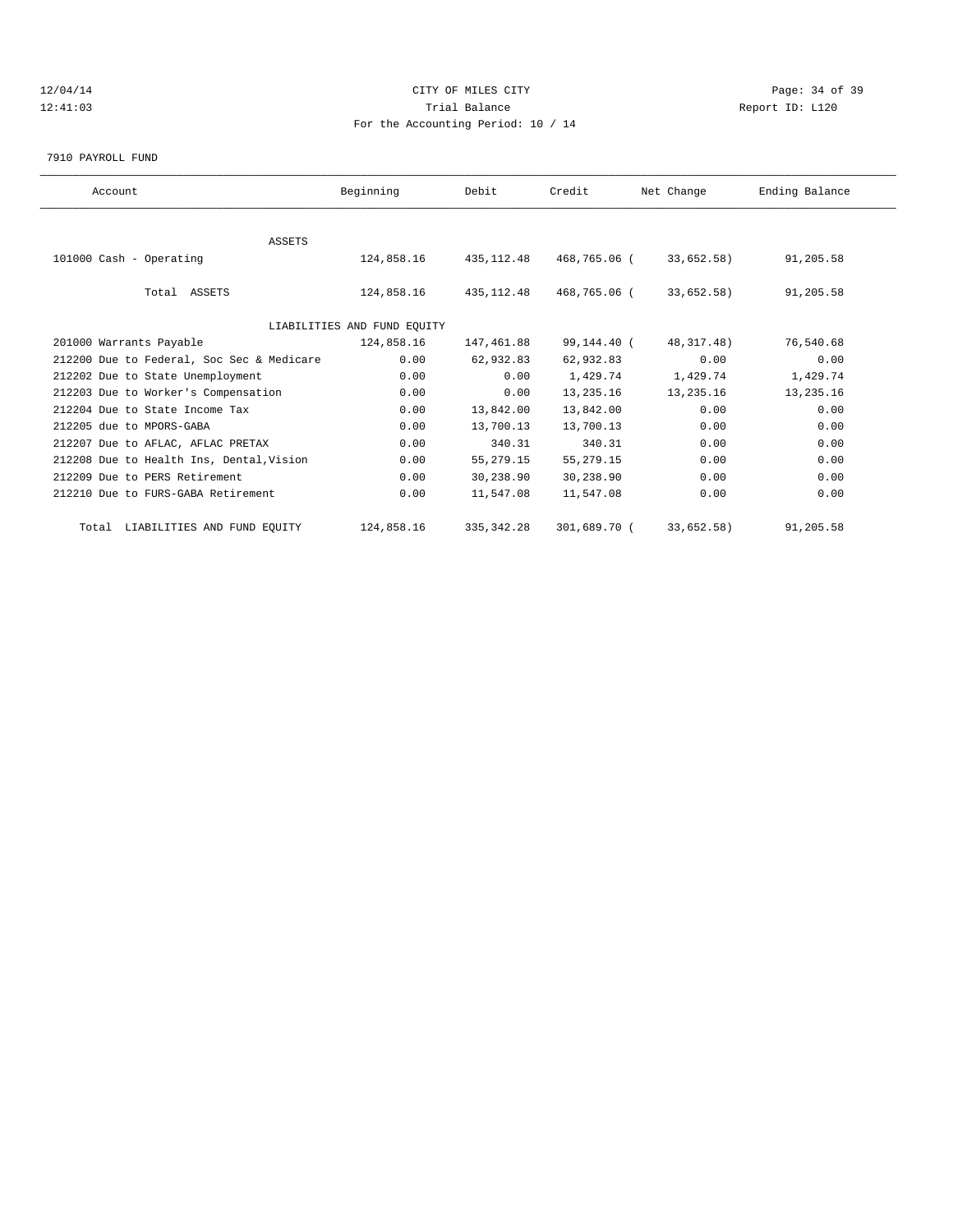| 12/04/14 |  |  |  |  |
|----------|--|--|--|--|
| 12:41:03 |  |  |  |  |

# CITY OF MILES CITY CONTROL CONTROL CONTROL CONTROL CONTROL PAGE: 35 of 39 120 Trial Balance and Communications of the Report ID: L120 For the Accounting Period: 10 / 14

### 7930 CLAIMS FUND

| Account                              | Beginning                   | Debit      | Credit       | Net Change | Ending Balance |
|--------------------------------------|-----------------------------|------------|--------------|------------|----------------|
| ASSETS                               |                             |            |              |            |                |
| 101000 Cash - Operating              | 419,658.57                  | 259,608.85 | 476,567.85 ( | 216.959.00 | 202,699.57     |
| ASSETS<br>Total                      | 419,658.57                  | 259,608.85 | 476,567.85 ( | 216.959.00 | 202,699.57     |
|                                      | LIABILITIES AND FUND EQUITY |            |              |            |                |
| 201000 Warrants Payable              | 419,658.57                  | 476,567.85 | 259,608.85 ( | 216.959.00 | 202,699.57     |
| LIABILITIES AND FUND EQUITY<br>Total | 419,658.57                  | 476,567.85 | 259,608.85 ( | 216.959.00 | 202,699.57     |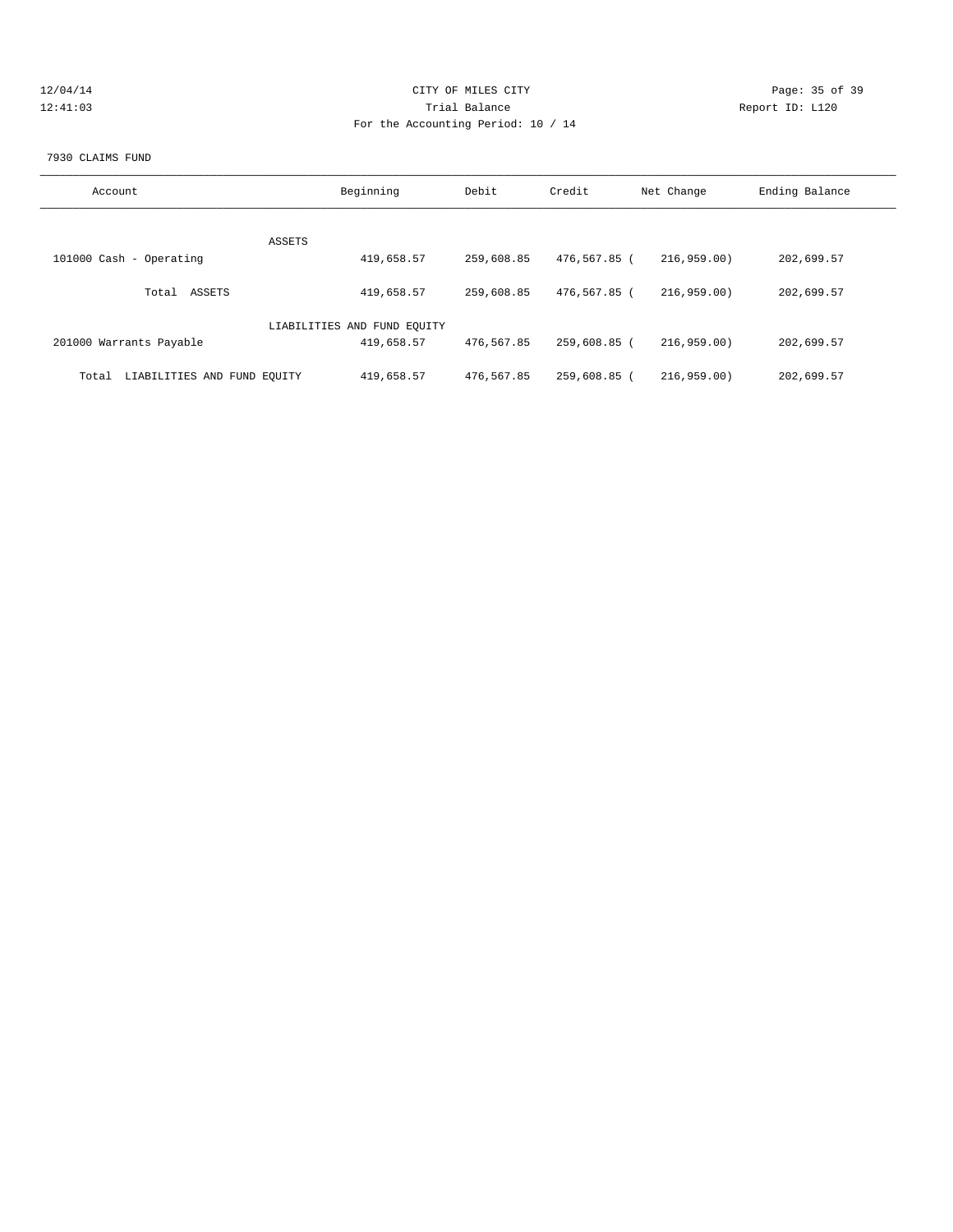# 12/04/14 Page: 36 of 39 12:41:03 Trial Balance Report ID: L120 For the Accounting Period: 10 / 14

7980 CUSTER CO WATER & SEWER DISTRICT

| Account                                 | Beginning                   | Debit      | Credit        | Net Change | Ending Balance |
|-----------------------------------------|-----------------------------|------------|---------------|------------|----------------|
|                                         |                             |            |               |            |                |
| ASSETS                                  |                             |            |               |            |                |
| 101000 Cash - Operating                 | 0.00                        | 11,918.34  | 11,918.34     | 0.00       | 0.00           |
| 122000 Accounts Receivable              | 13, 129. 32                 | 11,276.51  | 11,918.34 (   | 641.83)    | 12,487.49      |
| Total ASSETS                            | 13, 129. 32                 | 23, 194.85 | 23,836.68 (   | 641.83)    | 12,487.49      |
|                                         | LIABILITIES AND FUND EQUITY |            |               |            |                |
| 202000 Accounts Payable                 | 0.00                        | 11,918.34  | 11,918.34     | 0.00       | 0.00           |
| 211020 Due to Custer Water & Sewer Dist | 13, 129. 32                 | 11,918.34  | $11,276.51$ ( | 641.83)    | 12,487.49      |
| LIABILITIES AND FUND EOUITY<br>Total    | 13, 129. 32                 | 23,836.68  | 23, 194.85 (  | 641.83)    | 12,487.49      |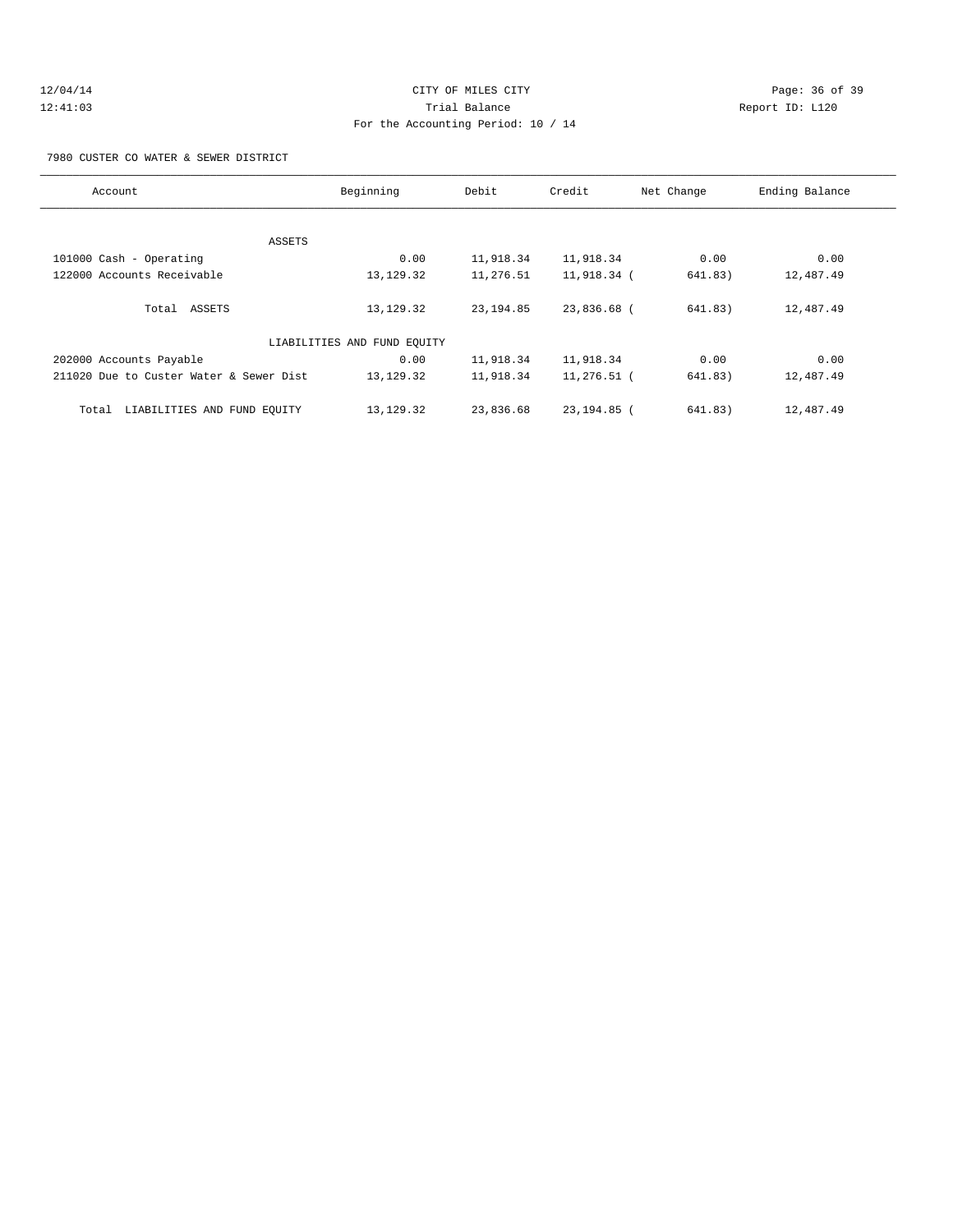| 12/04/14 | CITY OF MILES CITY                 | Page: 37 of 39  |
|----------|------------------------------------|-----------------|
| 12:41:03 | Trial Balance                      | Report ID: L120 |
|          | For the Accounting Period: 10 / 14 |                 |
|          |                                    |                 |

7981 Interest Clearing

| Account                              | Beginning                   | Debit  | Credit | Net Change | Ending Balance |
|--------------------------------------|-----------------------------|--------|--------|------------|----------------|
| ASSETS                               |                             |        |        |            |                |
| 101000 Cash - Operating              | 948.73                      | 938.51 | 0.00   | 938.51     | 1,887.24       |
| Total ASSETS                         | 948.73                      | 938.51 | 0.00   | 938.51     | 1,887.24       |
|                                      | LIABILITIES AND FUND EQUITY |        |        |            |                |
| 212500 Due to Others                 | 948.73                      | 0.00   | 938.51 | 938.51     | 1,887.24       |
| LIABILITIES AND FUND EQUITY<br>Total | 948.73                      | 0.00   | 938.51 | 938.51     | 1,887.24       |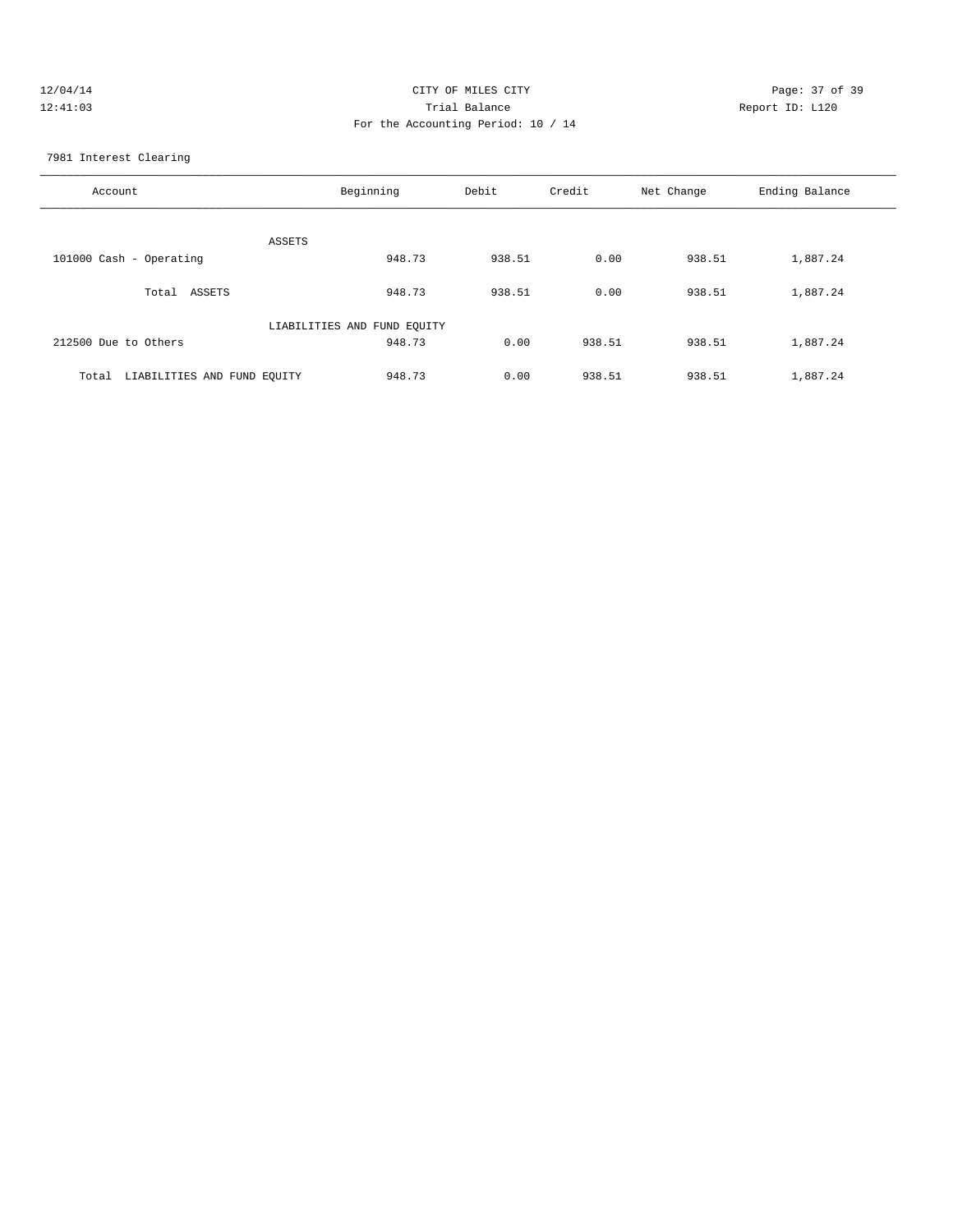# 12/04/14 Page: 38 of 39 12:41:03 Trial Balance Report ID: L120 For the Accounting Period: 10 / 14

### 9000 GENERAL FIXED ASSETS GROUP OF ACCOUNTS FUND

| Account                                                    | Beginning                   | Debit | Credit | Net Change | Ending Balance  |
|------------------------------------------------------------|-----------------------------|-------|--------|------------|-----------------|
|                                                            |                             |       |        |            |                 |
| ASSETS                                                     |                             |       |        |            |                 |
| 181000 Land                                                | 526,599.00                  | 0.00  | 0.00   | 0.00       | 526,599.00      |
| 182000 Buildings                                           | 1,986,836.00                | 0.00  | 0.00   | 0.00       | 1,986,836.00    |
| 182100 Allowance for Depr - Buildings (Cre(                | 684,991.00)                 | 0.00  | 0.00   | 0.00       | 684,991.00)     |
| 186000 Machinery and Equipment                             | 3,038,732.00                | 0.00  | 0.00   | 0.00       | 3,038,732.00    |
| 186100 Allowance for Depr - Machinery & Eq(                | 1,463,750.00)               | 0.00  | 0.00   | 0.00       | 1,463,750.00)   |
| 187000 Infrastructure                                      | 33,670,108.00               | 0.00  | 0.00   | 0.00       | 33,670,108.00   |
| 187100 Allowance For Depreciation - Infras( 16,321,771.00) |                             | 0.00  | 0.00   | 0.00       | (16,321,771.00) |
| Total ASSETS                                               | 20,751,763.00               | 0.00  | 0.00   | 0.00       | 20, 751, 763.00 |
|                                                            | LIABILITIES AND FUND EQUITY |       |        |            |                 |
| 280000 INVESTMENT IN GENERAL FIXED ASSETS                  | 20,751,763.00               | 0.00  | 0.00   | 0.00       | 20, 751, 763.00 |
| LIABILITIES AND FUND EQUITY<br>Total                       | 20,751,763.00               | 0.00  | 0.00   | 0.00       | 20, 751, 763.00 |